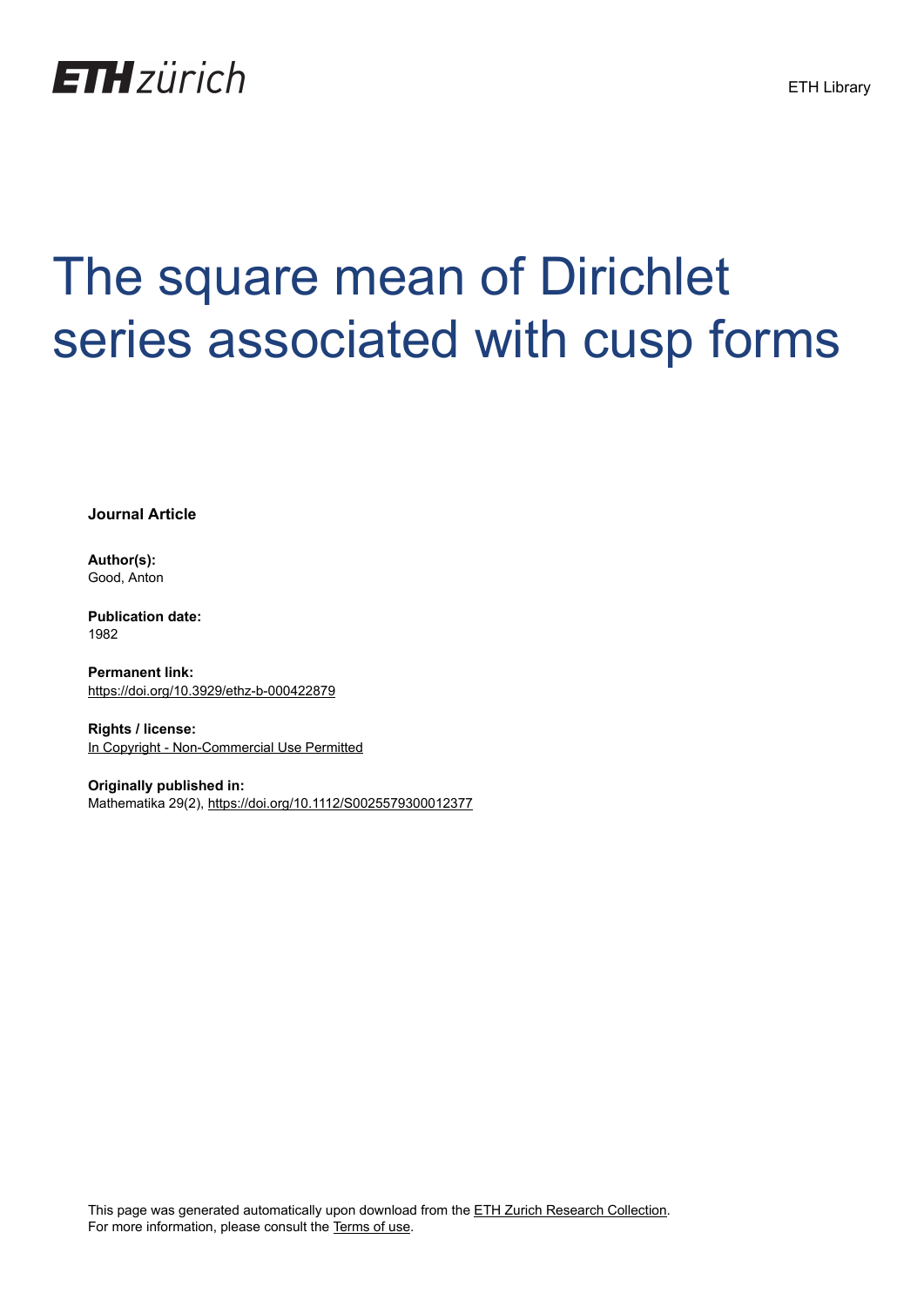## THE SQUARE MEAN OF DIRICHLET SERIES ASSOCIATED WITH CUSP FORMS

## ANTON GOOD

§1. *Introduction.* Let

$$
F(z) = \sum_{l=1}^{\infty} a_l e^{2\pi i l z}, \qquad \text{Im } z > 0,
$$

be a cusp form of even integral weight  $k > 2$  for the full modular group. Then the Dirichlet series

$$
L_F(s) = \sum_{l=1}^{\infty} a_l l^{-s}, \qquad s = \sigma + it,
$$

is absolutely convergent for  $\sigma > \frac{1}{2}(k + 1)$ . Hecke showed that  $L_F$  is an entire function of s satisfying the functional equation

$$
(2\pi)^{-s}\Gamma(s)L_{F}(s)=(-1)^{\frac{1}{2}k}(2\pi)^{s-k}\Gamma(k-s)L_{F}(k-s), \qquad (1)
$$

where  $\Gamma(s)$  denotes the gamma-function. In this paper we shall prove the following mean value result for  $L_F$  on its critical line  $\sigma = \frac{1}{2}k$ .

THEOREM. If  $c_{-1}$  denotes the residue and  $c_{-1}c_0$  the constant term in the Laurent *expansion of*

$$
D(s) = \sum_{l=1}^{\infty} |a_l|^2 l^{-s}
$$

 $at s = k$ , then

$$
\int_{0}^{1} |L_{F}(\frac{1}{2}k+it)|^{2} dt = 2c_{-1} T \left\{ \log \frac{T}{2\pi e} + c_{0} \right\} + O((T \log T)^{2/3}), \qquad T \to \infty.
$$

This result enables us to make further progress towards the analogue of the Lindelöf hypothesis for the Dirichlet series under consideration. According to this hypothesis one expects

$$
L_F(\frac{1}{2}k+it) \ll |t|^{\alpha} \tag{2}
$$

to hold for every  $\alpha > 0$ . An approximate functional equation and

$$
\sum_{l \leq x} |a_l| \leq x^{\frac{1}{2}(k+1)}
$$

yield (2) with  $\alpha = \frac{1}{2}$  (see [1, Corollary 3]). This improves the bound obtainable by the Phragmén-Lindelöf principle just slightly and may be regarded as the trivial

[MATHEMATIKA, 29 (1982), 278-295]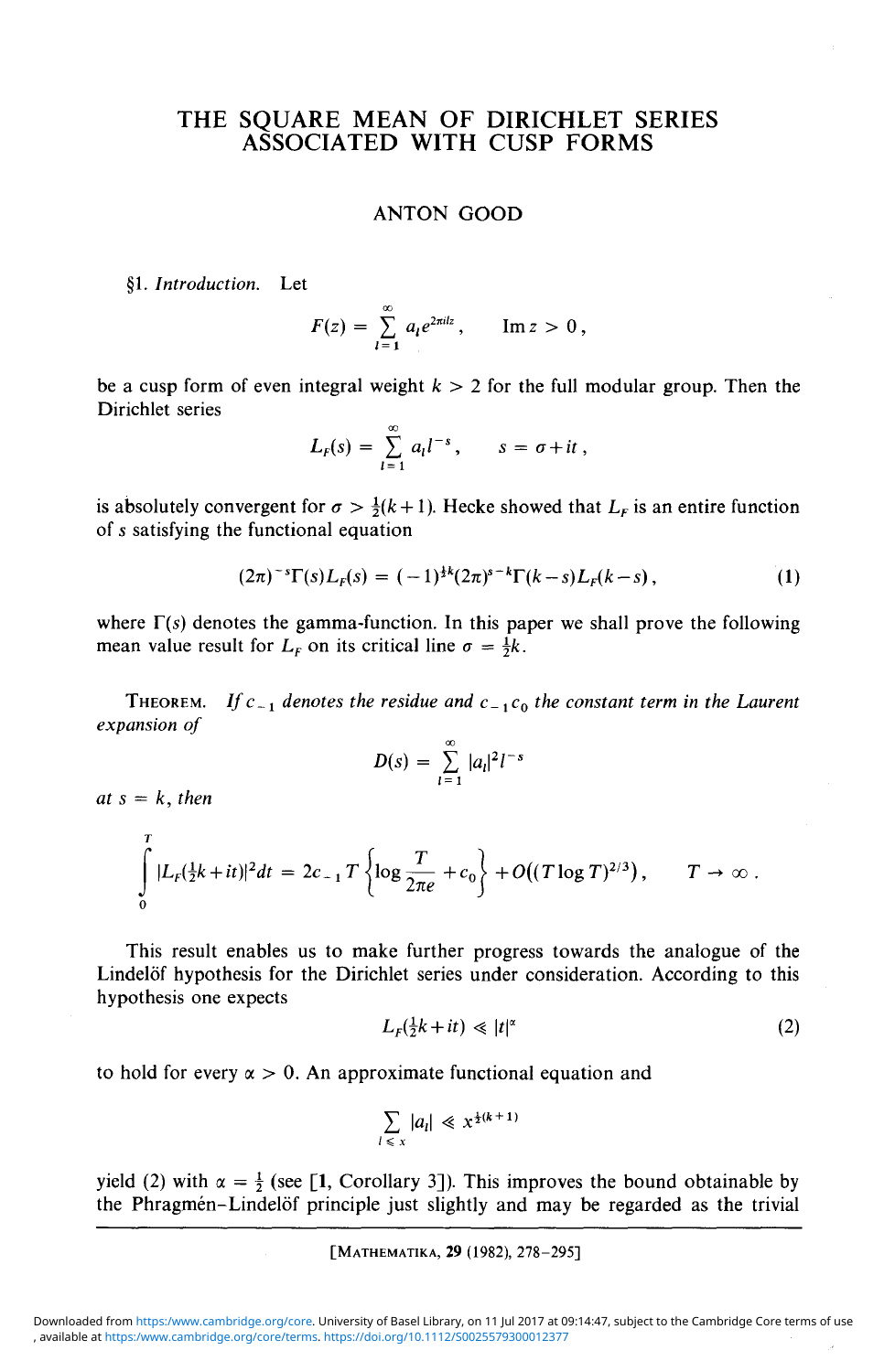estimate for  $(2)$ . The first non-trivial estimate was proved in  $[2]$ , where  $(2)$  was shown to hold for all  $\alpha > 5/12$ . Our new mean value theorem now implies the

COROLLARY. On its critical line,  $L_F$  satisfies the bound

$$
L_F(\frac{1}{2}k+it) \ll |t|^{1/3} (\log|t|)^{5/6}.
$$

It should be noted that the corollary corresponds in a certain sense to the estimate

$$
\zeta(\frac{1}{2} + it) \ll |t|^{1/6} (\log|t|)^{5/12} \tag{3}
$$

for the Riemann zeta-function  $\zeta$ . For there is some resemblance between  $L_F(\frac{1}{2}(k-1) + s)$  and  $\zeta^2(s)$ . Notwithstanding great efforts, the exponent 1/6 in (3) has only been improved by comparatively little in the last fifty years. Thus it is not very likely that a substantial improvement of our corollary will come from present-day methods.

The most straightforward ways to prove essentially (3) use estimates for exponential sums *(cf.* [9, p. 85 and p. 92]). The non-trivial estimates for (2), however, are deduced from mean value theorems with good error terms. Up to a factor  $|t|^{\varepsilon}$ ,  $\epsilon > 0$ , (3) can now also be obtained from a square mean result of  $\zeta^2$ . For Iwaniec [5] has shown that

$$
\int_{T}^{T+H} |\zeta(\frac{1}{2}+it)|^4 dt \ll HT^{\varepsilon}, \qquad H = T^{2/3}.
$$
 (4)

Our mean value theorem is in two ways of a more precise form than (4). We obtain an asymptotic result as well as a smaller error term.

At the very beginning of his proof Iwaniec employs the fact that the coefficients  $d(l)$  in the Dirichlet series of  $\zeta^2(s)$  are given by

$$
d(l) = \sum_{d|l} 1 \tag{5}
$$

Since the arithmetic nature of our coefficients  $a_i$  is still very mysterious and, in particular, no counterpart of (5) is known for them, Iwaniec's line of attack does not even get us started in the case of  $L_F$ . Here we further develop the method of [2] instead. It is not only improved but also considerably simplified.

Let us briefly outline the main steps of the proof. In §2 we introduce the required facts of the spectral theory of the (hyperbolic) Laplacian on the modular curve and state two lemmas. In the first we summarize results already obtained in [2], In the second we quote the main result of [3]. In §3 we begin the proof of the theorem. We first proceed as in [2] starting from an approximate functional equation for  $L<sub>F</sub>$ . Then some modifications are introduced mainly by the use of partial integrations. Here we further economize compared with [2]. Soon we can single out the part giving rise to the main term. The remainder term (15) is then shown to be the sum of a sum of residues and a contour integral. The appearance of these residues is closely connected with the discrete spectrum of the Laplacian on the modular curve. The functional equations in Lemma l(iii) are used to split the contour integral into two parts. One of these parts is due to the presence of a continuous spectrum in the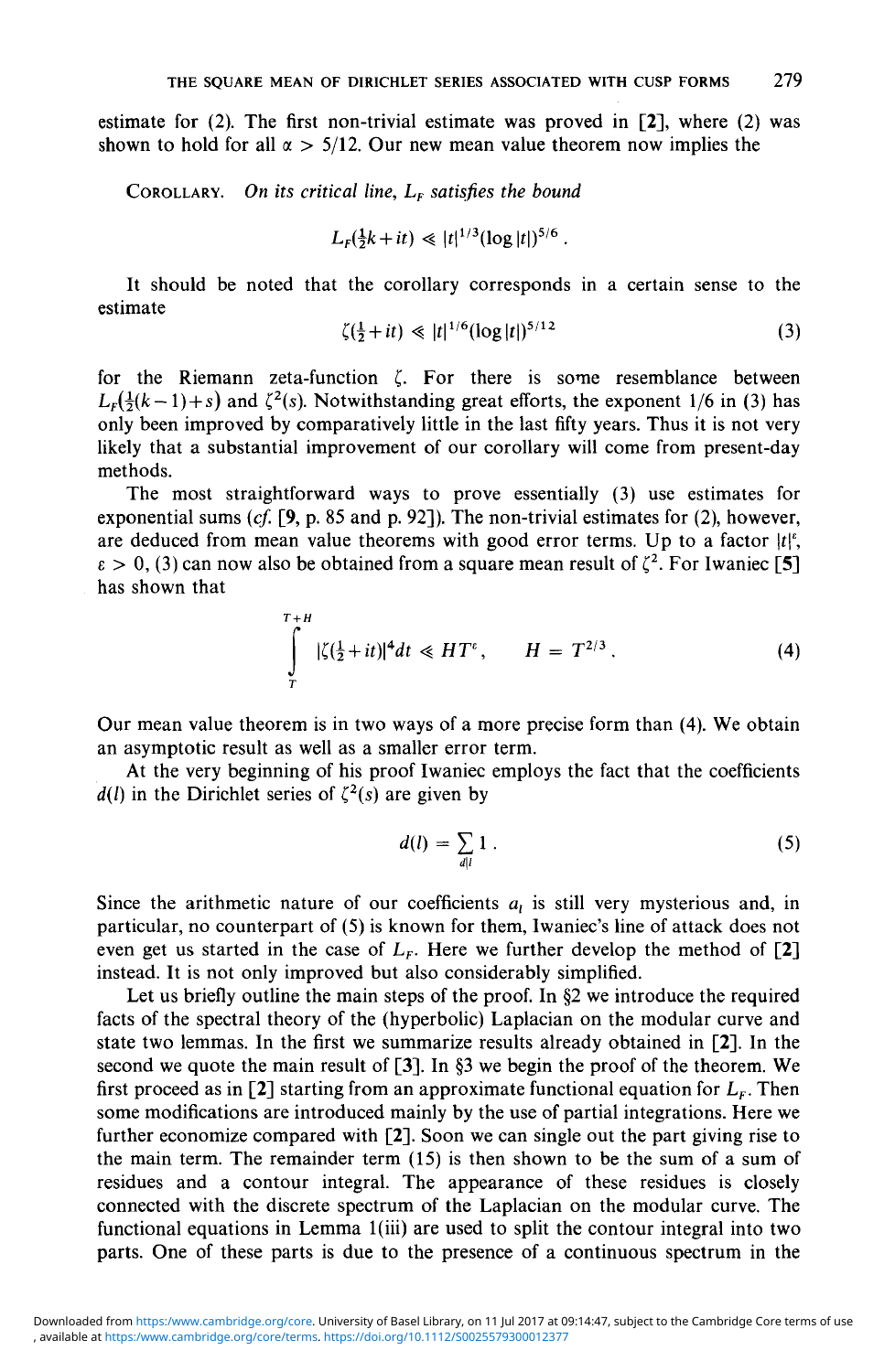Laplacian on the modular curve. Together with the sum of residues it is majorized by Cauchy's inequality. This leaves us to bound a product of two double sums *(cf.* (33) to (35)). The first factor is estimated by Lemma 2, the second is treated in §4. The part of the contour integral not yet dealt with is estimated in §5. It turns out to be much smaller than our bound for the remainder term (15).

In §6 we finally conclude the proof by working out the asymptotics of the main term and by deriving the Corollary.

In comparison with [2] we gain here at two places. The main result of [3] accounts for two thirds of our savings and §4 for one third. The underlying reason for these savings is the use of summation formulae relating Fourier coefficients of non-holomorphic cusp forms with Kloosterman sums *(cf.* (38), (41)). There is a close affinity between them and Selberg's trace formula *(cf.* [4]). In [2] we just used estimates for the square mean of those Fourier coefficients instead.

Thanks to Lemma 2 and §4 the contributions of the discrete and continuous spectrum to (15) can be handled simultaneously. This is a great simplification over [2]. It not only renders superfluous some awkward computations in [2], but also saves us from introducing certain auxiliary Dirichlet series. In [2] the latter were required to avoid the singularities of (25) caused by the continuous spectrum in the half-plane  $\sigma < \frac{1}{2}$ .

Finally our new approach also clears the way for an extension of the results to cusp forms of other discrete groups. We can make the non-trivial remark that our method works for every finitely generated Fuchsian group of the first kind with cusps. The results in [3] have already been obtained in this generality. However, since we base our arguments partly on [2] where only the modular group was considered, we restrict ourselves to the latter again.

§2. *Auxiliary lemmas.* First we have to quote a number of results from the spectral theory of the Laplacian on the modular curve.

Let  $\mathcal{H}$  denote the upper half-plane of complex numbers  $z = x + iy$ ,  $y > 0$ . Let  $G = SL_2(\mathbb{R})$  act on  $\mathcal{H}$  by linear fractional transformations.

Write  $z_M = x_M + iy_M$  for

$$
z_M = \frac{az+b}{cz+d}
$$
,  $z$  in  $\mathscr{H}$  and  $M = \begin{pmatrix} a & b \\ c & d \end{pmatrix}$  in  $G$ .

Let

$$
\Delta = y^2 \left( \frac{\partial^2}{\partial x^2} + \frac{\partial^2}{\partial y^2} \right)
$$

and

$$
d\omega(z) = \frac{dx dy}{y^2},
$$

where  $dxdy$  stands for the Lebesgue measure in the z-plane. The Laplacian  $\Delta$  and the measure *d* $\omega$  are *G*-invariant. If  $\mathfrak F$  denotes a fundamental domain of  $\Gamma = SL_2(\mathbb Z)$  in  $\mathcal{H}$ , we define the scalar product  $\langle , \rangle$  on  $\Gamma$ -invariant functions f and g by

$$
\langle f,g\rangle=\int\limits_{\mathfrak{F}}f(z)\bar{g}(z)d\omega(z).
$$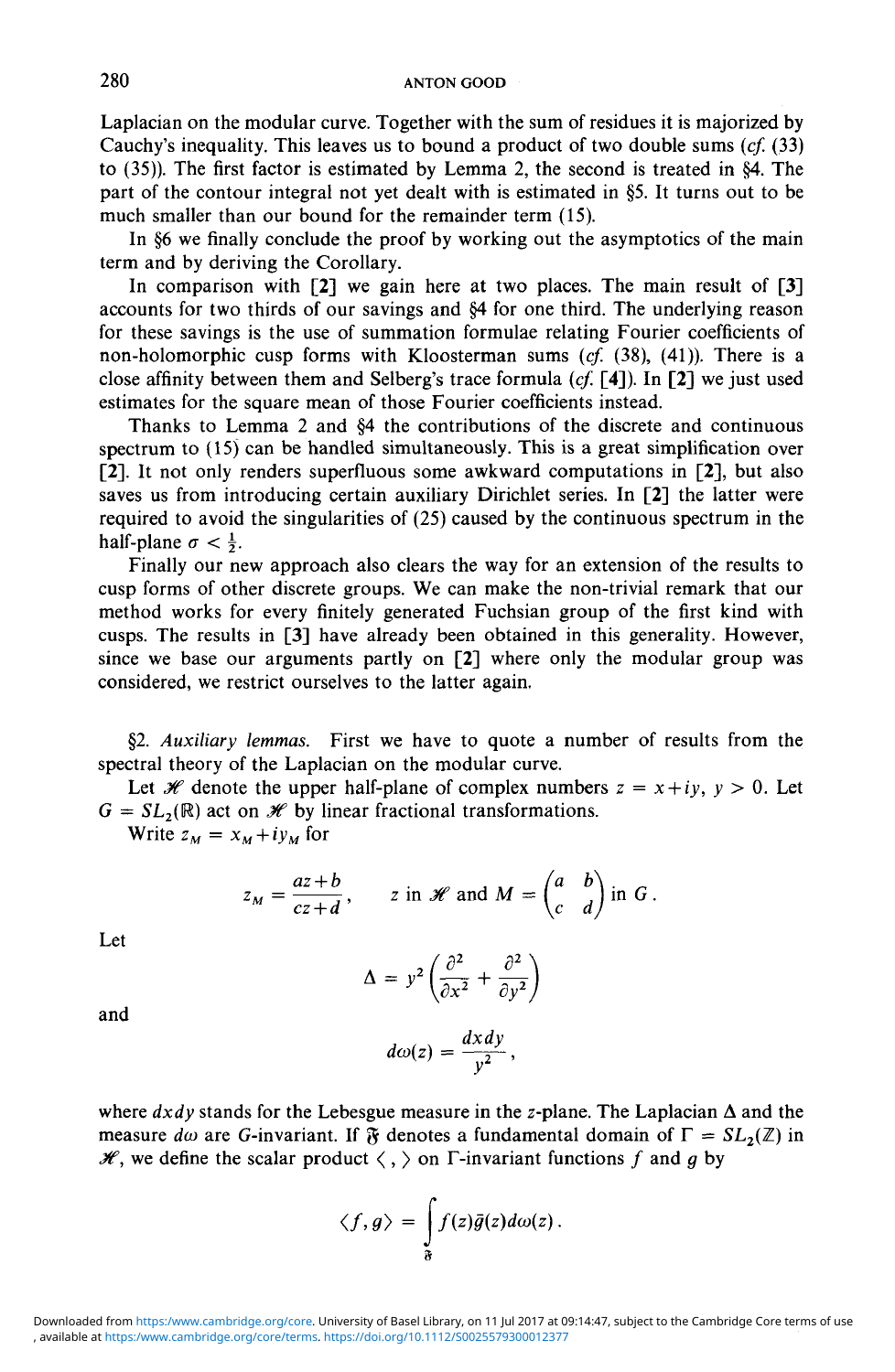Next we choose a maximal system of  $\Gamma$ -invariant functions  $(e_i)_{i=0}^{\infty}$  such that there are complex numbers *Sj* with

$$
\Delta e_j + s_j (1 - s_j) e_j = 0
$$

and

$$
\langle e_j, e_l \rangle = \begin{cases} 1, & \text{for } j = l, \\ 0, & \text{otherwise.} \end{cases}
$$

We may assume that  $s_0 = 1$  and by a theorem of Roelcke [8, p. 50] that  $s_j = \frac{1}{2} + it_j$ with  $t_j > 0$  for  $j > 0$ . The functions  $e_j$ ,  $j \ge 0$ , suffice to describe the contribution of the discrete spectrum to the spectral resolution of  $\Delta$  on  $\Gamma$ -invariant functions. The portion coming from the continuous spectrum is governed by the Eisenstein series

$$
E(z, s) = \sum_{M \in \Gamma_{\infty} \setminus \Gamma} y_M^s, \quad \sigma > 1,
$$

where  $\Gamma_{\infty}$  denotes the stabilizer of  $\infty$  in  $\Gamma$ . Due to their  $\Gamma_{\infty}$ -invariance, these eigenfunctions of  $\Delta$  enjoy Fourier expansions of the form

$$
e_0(z) = \left(\int_{\mathfrak{F}} d\omega(z)\right)^{-\frac{1}{2}},
$$
  

$$
e_j(z) = \sum_{l \neq 0} \alpha_{jl} y^{\frac{1}{2}} K_{ij}(2\pi |l|y) e^{2\pi i ix}, \quad j > 0,
$$

and

$$
E(z, s) = y^{s} + \alpha_0(s) y^{1-s} + \sum_{l \neq 0} \alpha_l(s) y^{\frac{1}{2}} K_{s-\frac{1}{2}}(2\pi |l|y) e^{2\pi i l x},
$$

where the coefficients  $\alpha_{jl}$  and  $\alpha_l(s)$  are independent of *z* and  $K_v(z)$  is the modified Bessel function usually denoted in this way *(cf.* [7, p. 66]). It can be shown *(cf.* [6, p. 46]) that

$$
\alpha_0(s) = \pi^{\frac{1}{2}} \frac{\Gamma(s - \frac{1}{2})\zeta(2s - 1)}{\Gamma(s)\zeta(2s)}
$$

$$
\alpha_l(s) = 2 \frac{|l|^{\frac{1}{2} - s} \sigma_{2s - 1}(|l|)}{\pi^{-s} \Gamma(s)\zeta(2s)},
$$
(6)

where

and for  $l \neq 0$ 

$$
\sigma_s(l) = \sum_{\substack{d \mid l \\ d > 0}} d^s
$$

In the notation just introduced the main results of [2, Section 5], are summarized in our next lemma.

LEMMA 1. *Let F be as in the introduction and*

$$
f(z) = y^k |F(z)|^2.
$$

<sup>,</sup> available at <https:/www.cambridge.org/core/terms>.<https://doi.org/10.1112/S0025579300012377> Downloaded from <https:/www.cambridge.org/core>. University of Basel Library, on 11 Jul 2017 at 09:14:47, subject to the Cambridge Core terms of use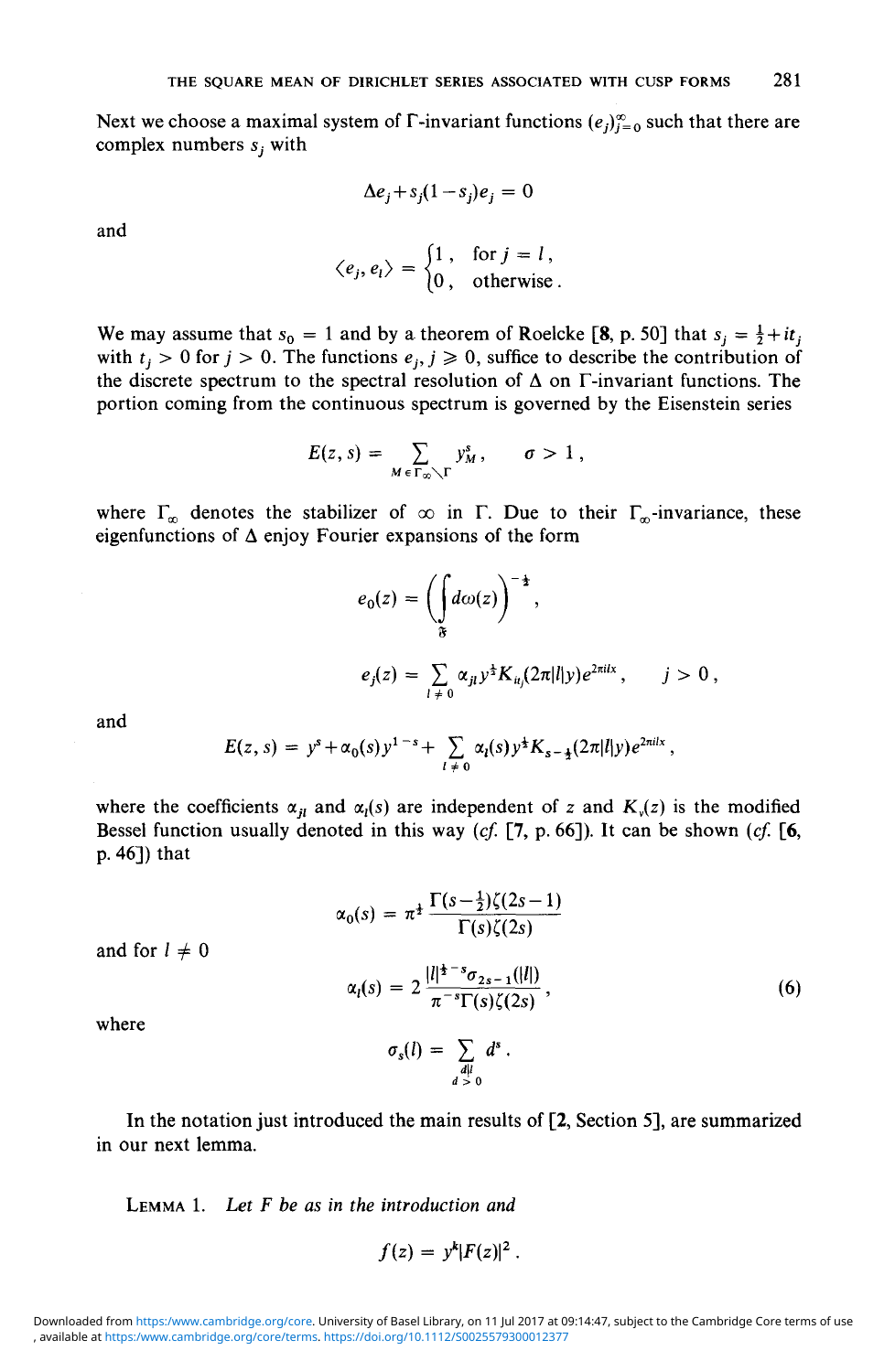(i) *If we define*

$$
P_0(z,s,n)=\frac{(\pi n)^{s-\frac{1}{2}}}{\Gamma(s+\frac{1}{2})}\sum_{M\in\Gamma_x\setminus\Gamma}y_M^se^{2\pi inx_M},\qquad\sigma>1,
$$

*for*  $n = 1, 2, ...,$ *we have* 

$$
\langle P_0(\cdot, s, n), f \rangle = (4\pi)^{\frac{1}{2}-k} \frac{\Gamma(k+s-1)}{\Gamma(s+\frac{1}{2})} {n \choose 4}^{s-\frac{1}{2}} D(k+s-1, n)
$$

*and*

$$
\langle E(\cdot, s), f \rangle = (4\pi)^{1-k-s} \Gamma(k+s-1) D(k+s-1, 0),
$$

*where, for*  $n = 0, 1, ...$ 

$$
D(s, n) = \sum_{l=1}^{\infty} \frac{a_l \bar{a}_{l+n}}{(l + \frac{1}{2}n)^s}, \qquad \sigma > k.
$$
 (7)

(ii) The function  $s \mapsto \langle E(\cdot, s), f \rangle$  is analytic in  $\sigma \geq \frac{1}{2}$  except for a simple pole at  $s = 1$ . The functions  $s \mapsto \langle P_0(\cdot, s, n), f \rangle$ ,  $n > 0$ , are analytic in  $\sigma \geq \frac{1}{2}$ , except for *simple poles at s* =  $\frac{1}{2}$  $\pm$ *it<sub>i</sub>, j >* 0, with *residues* 

$$
\pm\,\frac{1}{2it_j}\sum_{s_l\,=\,s_j}\langle e_l,f\rangle\,\bar{\alpha}_{ln}\,.
$$

(iii) For n > 0 *the functional equations*

$$
\langle P_0(\cdot\,,s,n),f\rangle=\frac{\alpha_n(1-s)}{2s-1}\langle E(\cdot\,,s),f\rangle+\langle P_0(\cdot\,,1-s,n),f\rangle
$$

$$
+(4\pi)^{\frac{1}{2}-k}\left(\frac{n}{4}\right)^{s-\frac{1}{2}}\frac{\Gamma(k+s-1)}{\Gamma(s+\frac{1}{2})}\sum_{l=1}^{\infty}\frac{a_l\bar{a}_{l+n}}{(l+\frac{1}{2}n)^{k+s-1}}\Delta_n(s,l)
$$

, *where*

$$
\Delta_n(s, l) = 1 + \frac{\Gamma(k-s)\Gamma(s-\frac{1}{2})}{\Gamma(k+s-1)\Gamma(\frac{1}{2}-s)} \left(\frac{4l+2n}{n}\right)^{2s-1} - \pi^{\frac{1}{2}} \frac{\Gamma(k-s)}{\Gamma(\frac{1}{2}-s)} \left(\frac{4l+2n}{n}\right)^s \left(1 - \left(\frac{n}{2l+n}\right)^2\right)^{\frac{1}{2}(1-k)} \mathfrak{P}_{s-1}^{1-\frac{1}{2}} \left(\frac{2l+n}{n}\right),
$$

and  $\mathfrak{P}^{\mu}_{\nu}(z)$  is the Legendre function of the second kind usually denoted in this way (cf. [7, p. 152-153]).

*Remark.* Part (i) of Lemma 1 is nothing but (5.2) and (5.3) of [2]. Part (ii) follows from  $(5.4)$ ,  $(5.11)$  and  $(5.12)$  in [2]. Using Part (i),  $(3.8)$  in [2] and (6) we see that Part (iii) is equivalent to  $[2, (5.13)]$ . The estimates in §5 below show that the infinite series in Part (iii) is absolutely and locally uniformly convergent for  $-1 < \sigma < 2$ .

The next lemma is our main result of [3] in the case when  $\Gamma = SL_2(\mathbb{Z})$ .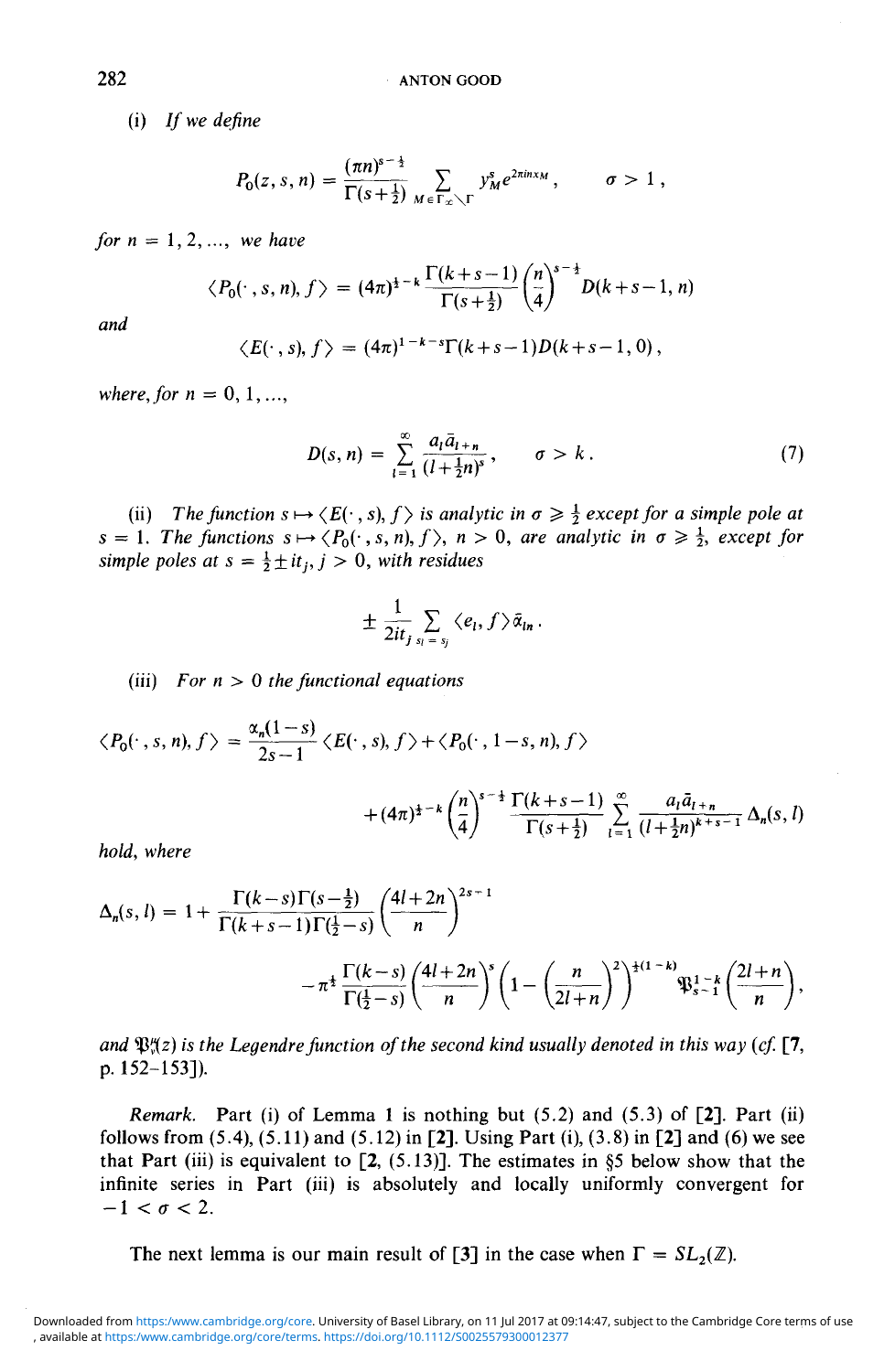LEMMA 2. If f is as in Lemma 1, then

$$
\sum_{0 \leq t_j \leq T} |\langle f, e_j \rangle|^2 e^{\pi t_j} + \frac{1}{4\pi} \int_{-T}^{T} |\langle f, E(\cdot, \frac{1}{2} + it) \rangle|^2 e^{\pi |t|} dt \ll T^{2k}.
$$

§3. The main reduction. Let  $\psi_U$  denote a  $C^{\infty}$ -function with support in the interval  $[1-(1/U), 2+(1/U)]$ ,  $U \ge 2$ , such that  $\psi_U^{(j)}(\tau) \ll U^j$  for  $j = 0, 1, ...$  and  $\psi_U(\tau) = 1$  for  $1 + (1/U) \le \tau \le 2 - (1/U)$ . Let

$$
I(T, U) = \int_{-\infty}^{\infty} |L_r(\frac{1}{2}k + it)|^2 \psi_U\left(\frac{t}{T}\right) dt.
$$
 (8)

By  $[2, (2.15)$  to  $(2.24)$ ] we know that

$$
I(T, U) = \sum_{l,m=1}^{\infty} \frac{a_l \bar{a}_m}{(lm)^{\frac{1}{2}k}} G_U(l, m, T) + O(\log T), \qquad 4 \leq U \leq T^{\frac{1}{2}}, \tag{9}
$$

where

$$
G_U(l,m,T) = \int_{-\infty}^{\infty} \psi_U\left(\frac{t}{T}\right) \left\{ \left(\frac{m}{l}\right)^{it} \Phi\left(\frac{2\pi l}{t},\frac{2\pi m}{t}\right) + \left(\frac{l}{m}\right)^{it} \Phi^*\left(\frac{2\pi l}{t},\frac{2\pi m}{t}\right) \right\} dt,
$$

 $\Phi$  and  $\Phi^*$  being real-valued  $C^{\infty}$ -functions of compact support. By [2, (2.19), (2.20)] these functions take the values  $\Phi(\rho, \rho) = \phi(\rho)$ ,  $\Phi^*(\rho, \rho) = \phi^*(\rho)$  on the diagonal, where

$$
\phi^*(\rho) = 1 - \phi(1/\rho). \tag{10}
$$

Here  $\phi$  denotes the weight function occurring in our approximate functional equation [2, (2.5)]. As such it can be chosen with some freedom. Besides being an even real-valued *C°°*-function on the real numbers it has only to satisfy *(cf.* [2, (2.4)])

$$
\phi(\rho) = \begin{cases} 1, & |\rho| \leq 2/3, \\ 0, & |\rho| \geq 3/2 \end{cases}.
$$
\n(11)

Now let

$$
g_{n,\,U}(x) = \int\limits_{-\infty}^{\infty} \psi_U(\tau) \left\{ \phi\left(\frac{2\pi x}{\tau}\right) e^{i\tau n/x} + \phi^* \left(\frac{2\pi x}{\tau}\right) e^{-i\tau n/x} \right\} d\tau \,.
$$

By the properties of  $\psi_U$ ,  $\phi$ ,  $\phi^*$ ,  $\Phi$ ,  $\Phi^*$  listed above

$$
G_U(l, l, T) = Tg_{0,U}(l/T), \qquad (12)
$$

and, for positive *l*, *n*, the integrals  $G_U(l, l+n, T)$ ,  $g_{n,U}(l+\frac{1}{2}n)/T$ ) vanish unless  $l \ll T$ and  $n \ll T$ . Furthermore, since  $\psi_U(\tau) = 1$  for  $1 + (1/U) \le \tau \le 2 - (1/U)$  integrations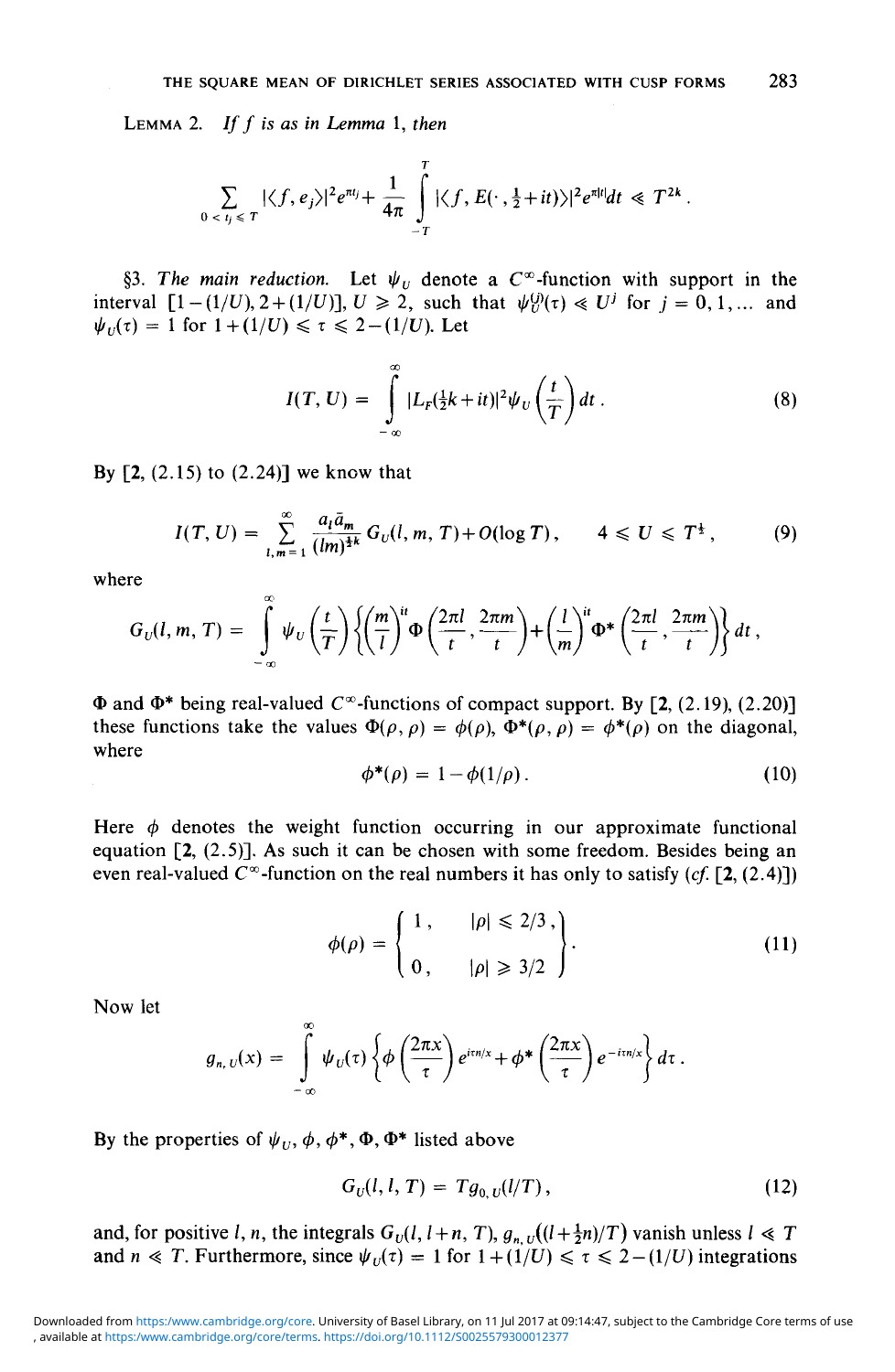by parts yield, for  $j = 0, 1, \ldots$ ,

and

$$
G_U(l, m, T) \ll \left| \log \frac{m}{l} \right|^{-j} \left(\frac{U}{T}\right)^{j-1}
$$

$$
Tg_{n,U}\left(\frac{l+\frac{1}{2}n}{T}\right) \ll \left(\frac{l+\frac{1}{2}n}{n}\right)^j \left(\frac{U}{T}\right)^{j-1}
$$

Hence, for every  $\varepsilon > 0$ ,

$$
G_U(l, l+n, T) \ll \frac{1}{T}, \qquad Tg_{n,U}\left(\frac{l+\frac{1}{2}n}{T}\right) \ll \frac{1}{T},
$$

if  $nU^{-1}T^{1-\epsilon} \ge l \ge 1$  and  $4 \le U \le T^{\frac{1}{2}}$ . On the other hand, for  $1 \le n$ T and  $4 \le U \le T^{\frac{1}{2}}$  we have

$$
G_U(l, l+n, T) - Tg_{n,U}\left(\frac{l+\frac{1}{2}n}{T}\right) \ll \frac{l}{n}\left[T\left(\frac{n}{l}\right)^3 + \frac{n}{T}\right],
$$

if we integrate by parts just once and approximate the resulting integrand of  $G_{U}(l, l+n, T)$  by that of

$$
Tg_{n,U}\left(\frac{l+\frac{1}{2}n}{T}\right)
$$

using

$$
\log\left(1+n/l\right) = \frac{n}{l+\frac{1}{2}n} + O\left(\left(\frac{n}{l}\right)^3\right),\,
$$

$$
\Phi\left(\frac{2\pi l}{t}, \frac{2\pi(l+n)}{t}\right) = \phi\left(\frac{2\pi(l+\frac{1}{2}n)}{t}\right) + O\left(\frac{n}{|t|}\right),\,
$$

$$
\frac{d}{dt}\Phi\left(\frac{2\pi l}{t}, \frac{2\pi(l+n)}{t}\right) = \frac{d}{dt}\phi\left(\frac{2\pi(l+\frac{1}{2}n)}{t}\right) + O\left(\frac{n}{t^2}\right),
$$

and similar estimates for  $\Phi^*$  and  $\phi^*$ . Thus we obtain, from the well-known estimate

$$
\sum_{l \leq x} |a_l|^2 \leq x^k, \tag{13}
$$

and Cauchy's inequality,

$$
\sum_{l,n=1}^{\infty} a_l \bar{a}_{l+n} \left\{ (l(l+n))^{-\frac{1}{2}k} G_U(l, l+n, T) - T(l+\frac{1}{2}n)^{-k} g_{n,U} \left( \frac{l+\frac{1}{2}n}{T} \right) \right\}
$$
  
\$\leqslant \sum\_{1 \leqslant n \leqslant UT^c} \sum\_{nT/UT^c \leqslant l \leqslant T} \frac{|a\_l a\_{l+n}|}{(l+\frac{1}{2}n)^k} \left\{ \frac{n}{l} + T\left( \frac{n}{l} \right)^2 + \frac{l}{T} \right\} + O(1)\$  
\$\leqslant \frac{(UT^c)^3}{T} + UT^c \leqslant UT^{3c},\$

, available at <https:/www.cambridge.org/core/terms>.<https://doi.org/10.1112/S0025579300012377> Downloaded from <https:/www.cambridge.org/core>. University of Basel Library, on 11 Jul 2017 at 09:14:47, subject to the Cambridge Core terms of use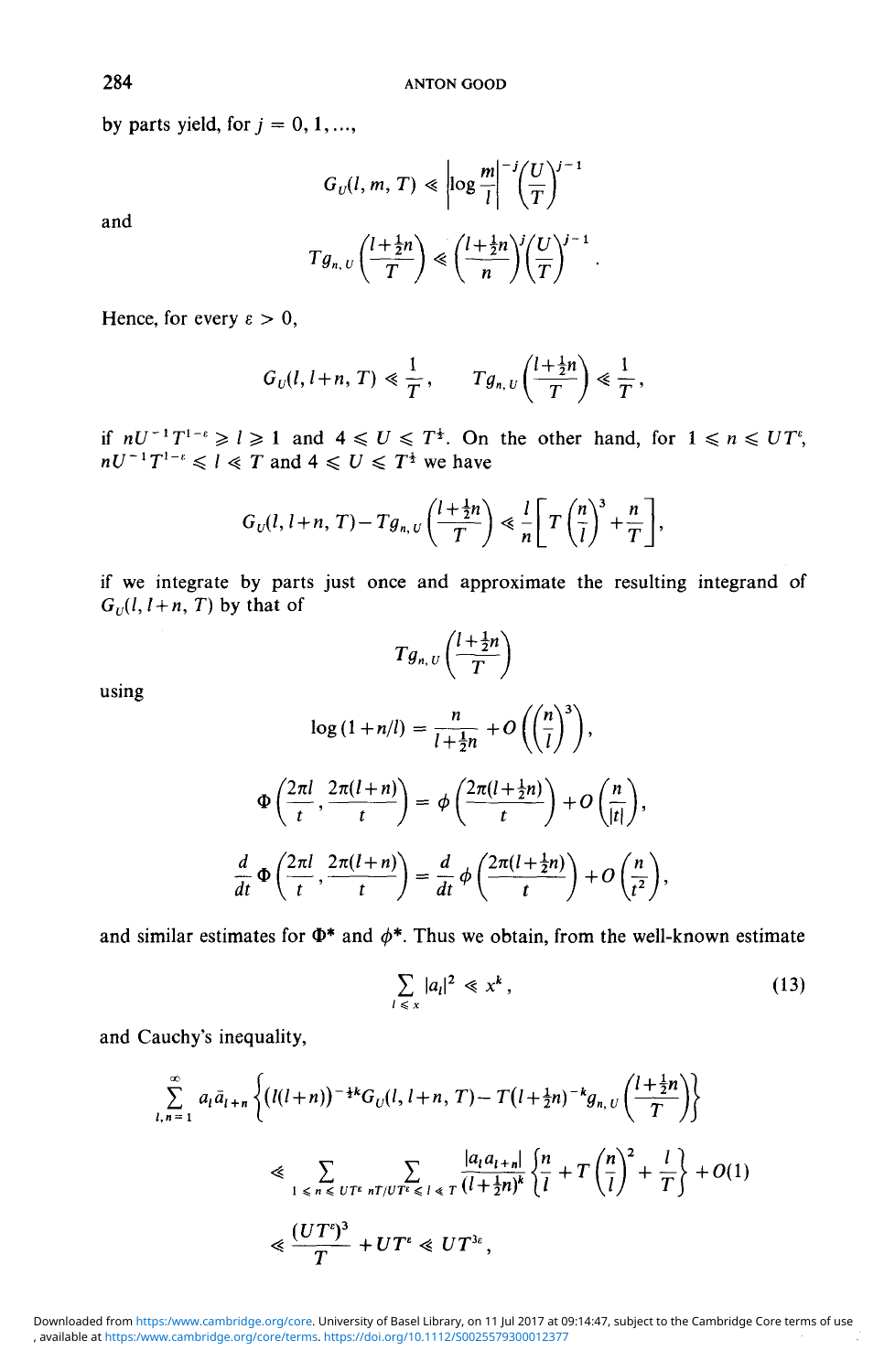for  $4 \le U \le T^{\frac{1}{2}}$  and every  $\varepsilon > 0$ . Hence we conclude from (9) and (12) that for  $4 \leq U \leq T^{\frac{1}{2}}$  and every  $\varepsilon > 0$ 

$$
I(T, U) = S_0(T, U) + 2 \operatorname{Re} \{ I_1(T, U) \} + O(UT^e), \qquad (14)
$$

where

$$
I_1(T, U) = \sum_{n=1}^{\infty} S_n(T, U) \tag{15}
$$

and for  $n = 0, 1, ...$ 

$$
S_n(T, U) = T \sum_{l=1}^{\infty} \frac{a_l \bar{a}_{l+n}}{(l+\frac{1}{2}n)^k} g_{n, U}\left(\frac{l+\frac{1}{2}n}{T}\right).
$$
 (16)

Mellin's inversion formula, (7) and (16) now yield for  $n = 0, 1, \ldots$ 

$$
S_n(T, U) = \frac{1}{2\pi i} \int_{(1)} K_{n, U}(s) D(k+s, n) T^{s+1} ds,
$$
 (17)

where  $\int_{(\rho)}$  stands for integration along the line  $\sigma = \rho$  in the direction of increasing imaginary parts and

$$
K_{n,\,U}(s)=\int\limits_{0}^{\infty}g_{n,\,U}(x)x^{s-1}dx\,,\qquad \sigma>0\,.
$$

By (6.1) to (6.5) of [2],

$$
K_{n,\,U}(s)=(2\pi)^{-s}M_n(s+1)M(s+1,\,U)\,,\tag{18}
$$

where

$$
M_n(s) = \int_{-\infty}^{\infty} e^{2\pi i n y} \tilde{\phi}(1/y)|y|^{-s} dy, \qquad \sigma > 1,
$$
 (19)

$$
\tilde{\phi}(x) = \begin{cases}\n\phi(x), & \text{if } x \ge 0, \\
\phi^*(x), & \text{if } x \le 0,\n\end{cases}
$$
\n(20)

and

$$
M(s, U) = \int_{0}^{\infty} \psi_U(\tau) \tau^{s-1} d\tau.
$$
 (21)

Our assumptions on  $\psi_U$  imply that  $M(\cdot, U)$  is an entire function and by [2, (6.6)]

$$
M(s, U) \ll \frac{1}{1+|s|} \left(\frac{U}{1+|s|}\right)^c \tag{22}
$$

holds for every  $C \ge 1$  uniformly in  $|\sigma| \le 2$ . If  $n = 1, 2, \ldots$ , we know from (6.10), (6.22) and (6.23) in [2] that  $M_n$  is entire and satisfies

$$
M_n(s) = n^{s-1} \left| \frac{t}{2\pi} \right|^{1-s} e^{it + i(\pi/4) \operatorname{sgn} t} \left\{ \tilde{\phi} \left( \frac{2\pi n}{t} \right) + O \left( \frac{1 + |t|}{(n + |t|)^2} \right) \right\} \tag{23}
$$

uniformly in  $n \geq 1$  and  $|\sigma| \leq 2$ .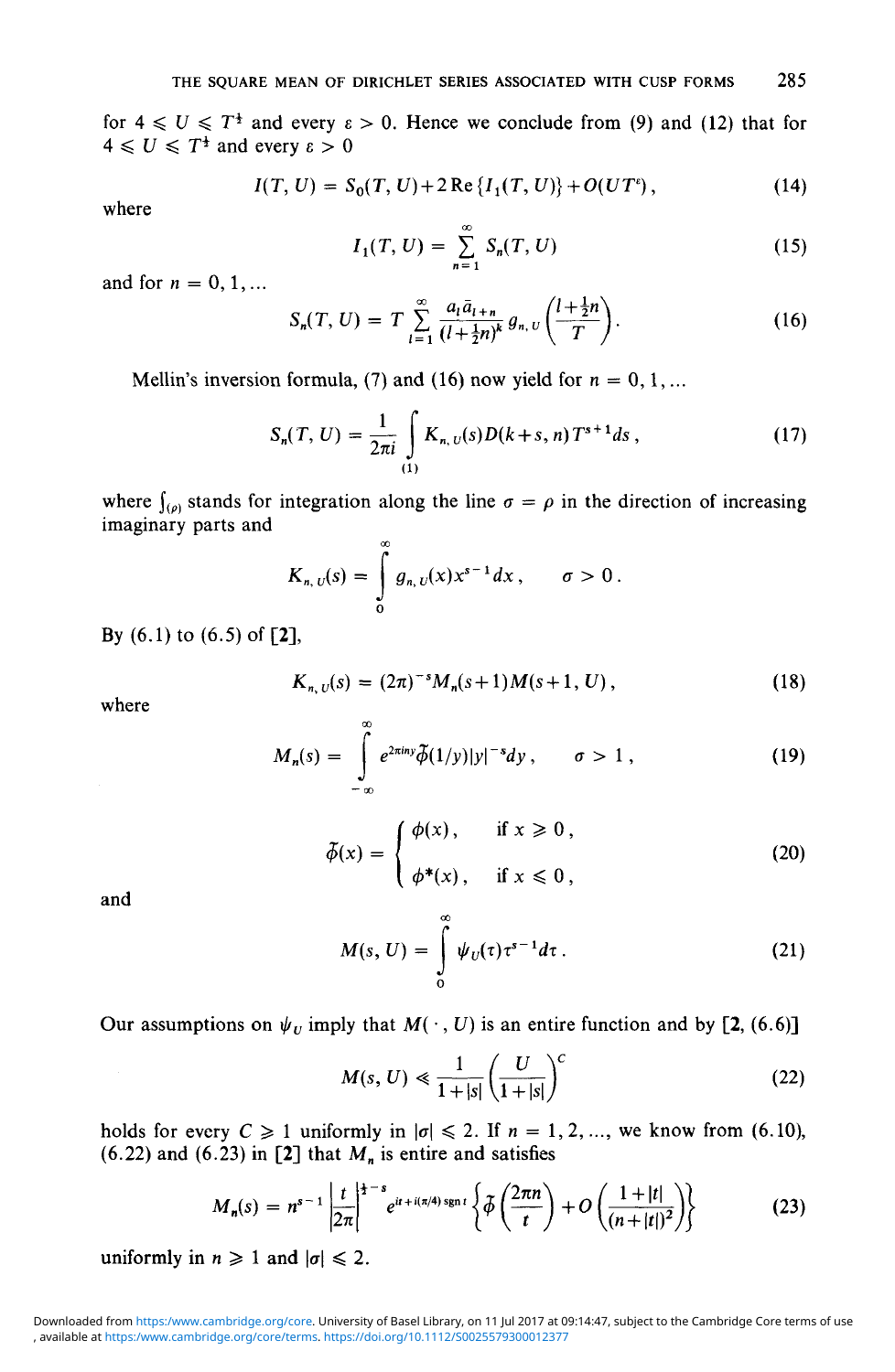Hence we obtain from  $(15)$ ,  $(17)$ ,  $(18)$  and Lemma  $1(i)$ 

$$
I_1(T, U) = \frac{1}{i} \int_{(2)} G(s, U) M(s, U) \left(\frac{T}{2\pi}\right)^s ds,
$$
 (24)

with

$$
G(s, U) = (4\pi)^{k-\frac{1}{2}} \frac{\Gamma(s+\frac{1}{2})}{\Gamma(k+s-1)} \sum_{n=1}^{\infty} \binom{4}{n}^{s-\frac{1}{2}} M_n(s) \langle P_0(\cdot, s, n), f \rangle.
$$
 (25)

Now let *%* denote a simple path from  $\frac{1}{2} - i\infty$  to  $\frac{1}{2} + i\infty$  in the half-plane  $\sigma < \frac{1}{2}$  such that all singularities of  $G(s, U)$  in  $\sigma < \frac{1}{2}$  lie to the left of *%*. By the method used to prove (7.12) in [2] it can be shown that there is a sequence of real numbers  $\tau_l \to \infty$ for  $l \to \infty$  such that the integrand of (24) tends to zero on  $s = \sigma \pm i\tau_l$ ,  $l \to \infty$ , uniformly for  $|\sigma| \le 2$ . Thus we have from (24)

$$
I_1(T, U) = \text{Res}(T, U) + \frac{1}{i} \int_{\mathcal{C}} G(s, U) M(s, U) \left(\frac{T}{2\pi}\right)^s ds,
$$
 (26)

where by Lemma 1(ii) and (25) the contributions of the residues between  $\mathscr C$  and the line  $\sigma = 2$  add up to

$$
\text{Res}(T, U) = (4\pi)^k \left(\frac{T}{8}\right)^{\frac{1}{2}} \sum_{j>0} \langle e_j, f \rangle \sum_{n=1}^{\infty} \bar{\alpha}_{jn} \{N_n(s_j, U) + N_n(1 - s_j, U)\} \tag{27}
$$

with

$$
N_n(s, U) = \frac{\Gamma(s - \frac{1}{2})}{\Gamma(k + s - 1)} M_n(s) M(s, U) \left(\frac{2T}{\pi n}\right)^{s - \frac{1}{2}}.
$$
 (28)

Next we use the functional equations of Lemma  $1(iii)$  to transform  $G(s, U)$  on the right-hand side of (26). Then the integration over that part involving Eisenstein series is shifted back to the line  $\sigma = \frac{1}{2}$ . What remains is analytic in  $-1 < \sigma < \frac{1}{2}$ . Thus we obtain from Lemma 1 and our assumptions on *<€*

$$
I_1(T, U) = \text{Res}(T, U) + C(T, U) + R(T, U), \qquad (29)
$$

where

$$
C(T, U) = (4\pi)^k \left(\frac{T}{8}\right)^{\frac{1}{2}} \frac{1}{2\pi i} \int_{\left(\frac{1}{2}\right)} \langle E(\cdot, s), f \rangle \sum_{n=1}^{\infty} \alpha_n (1-s) N_n(s, U) ds \qquad (30)
$$

and

$$
R(T, U) = \frac{1}{i} \int_{(c-1)} M(s, U) \left(\frac{T}{2\pi}\right)^s \sum_{n=1}^{\infty} M_n(s) \sum_{l=1}^{\infty} \frac{a_l \bar{a}_{l+n} \Delta_n'(s, l)}{(l + \frac{1}{2}n)^{k+s-1}} ds,
$$
(31)

with  $0 < \varepsilon < 1$  and

$$
\Delta_n'(s, l) = 1 - \pi^{\frac{1}{2}} \frac{\Gamma(k-s)}{\Gamma(\frac{1}{2}-s)} \left(\frac{4l+2n}{n}\right)^s \left(1 - \left(\frac{n}{2l+n}\right)^2\right)^{\frac{1}{2}(1-k)} \mathfrak{P}_{s-1}^{1-k} \left(\frac{2l+n}{n}\right). \tag{32}
$$

By Cauchy's inequality it follows from (22), (27), (28) and (30) that

$$
|Res(T, U) + C(T, U)| \ll T^{\frac{1}{2}}(S_1(U)S_2(U))^{\frac{1}{2}}, \tag{33}
$$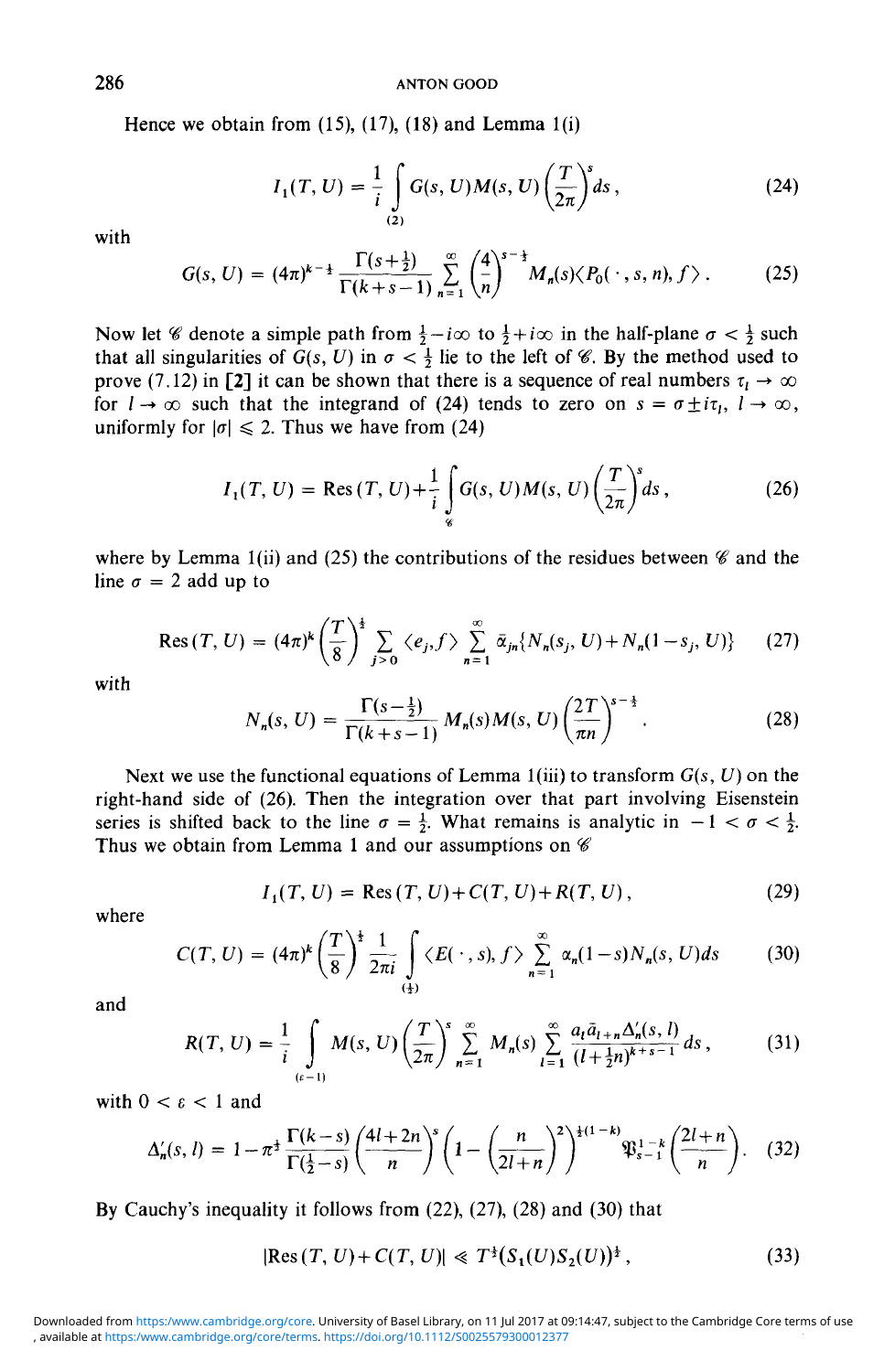where

$$
S_1(U) = \sum_{j>0} \left| \frac{\langle e_j, f \rangle}{t_j} \right|^2 e^{\pi t_j} (1+t_j)^{(5/2)-2k} \frac{U^2}{U^2+t_j^2} + \frac{1}{4\pi} \int_{-\infty}^{\infty} \left| \frac{\langle E(\cdot, \frac{1}{2}+it), f \rangle}{t} \right|^2 e^{\pi|t|} (1+|t|)^{(5/2)-2k} \frac{U^2}{U^2+t^2} dt
$$

and

$$
S_2(U) = \frac{1}{2} \sum_{j>0} e^{-\pi t_j} (1+t_j)^{-3/2} \frac{U^2}{U^2+t_j^2} \left( \left| \sum_{n=1}^{\infty} \frac{\bar{\alpha}_{jn} M_n(s_j)}{n^{it_j}} \right|^2 + \left| \sum_{n=1}^{\infty} \frac{\bar{\alpha}_{jn} M_n(1-s_j)}{n^{-it_j}} \right|^2 \right)
$$
  
+ 
$$
\frac{1}{4\pi} \int_{-\infty}^{\infty} e^{-\pi|t|} (1+|t|)^{-3/2} \frac{U^2}{U^2+t^2} \left| \sum_{n=1}^{\infty} \alpha_n (\frac{1}{2}-it) M_n(\frac{1}{2}+it) n^{-it} \right|^2 dt. \tag{34}
$$

Since for the modular group

$$
E(z,\tfrac{1}{2})=0
$$

for all  $z$  in  $\mathcal H$  we conclude from Lemma 2 that

$$
S_1(U) \ll U^{\frac{1}{2}}.
$$
\n
$$
(35)
$$

§4. The estimate for  $S_2(U)$ . We define

$$
S'_{2}(U) = \frac{1}{2} \sum_{j>0} h(s_{j}) \left( \left| \sum_{n=1}^{\infty} \frac{\tilde{\alpha}_{jn} M_{n}(s_{j})}{n^{u_{j}}} \right|^{2} + \left| \sum_{n=1}^{\infty} \frac{\tilde{\alpha}_{jn} M_{n}(1-s_{j})}{n^{-u_{j}}} \right|^{2} \right) + \frac{1}{4\pi i} \int_{(\frac{1}{2})} h(s) \left| \sum_{n=1}^{\infty} \alpha_{n}(1-s) M_{n}(s) n^{\frac{1}{2}-s} \right|^{2} ds
$$
 (36)

with

$$
h(s) = \frac{p(s)}{\cos \pi s} \exp\left(\left(\frac{s-\frac{1}{2}}{U}\right)^2\right).
$$
 (37)

In (37)  $p$  denotes a polynomial of a sufficiently large degree  $d$  in  $s$  such that  $h(s) = h(1-s)$  and  $h(\frac{1}{2}(1+l)) = 0$  for all integers *l* with  $|l| \leq \frac{1}{3}d-1$ . Thus we obtain from (36)

$$
S'_{2}(U) = \sum_{m,n=1}^{\infty} (mn)^{-\frac{1}{2}} \left\{ \sum_{j>0} \alpha_{jm} \bar{\alpha}_{jn} \frac{g(s_j) + g(1-s_j)}{2} + \frac{1}{4\pi i} \int_{\frac{1}{4}}^{\infty} \alpha_m(s) \bar{\alpha}_n(s) g(s) ds \right\},
$$
 (38)

where

$$
g(s) = h(s)M_{m,n}(s) \tag{39}
$$

and

$$
M_{m,n}(s) = M_n(s)n^{1-s}M_m(1-s)m^s.
$$
 (40)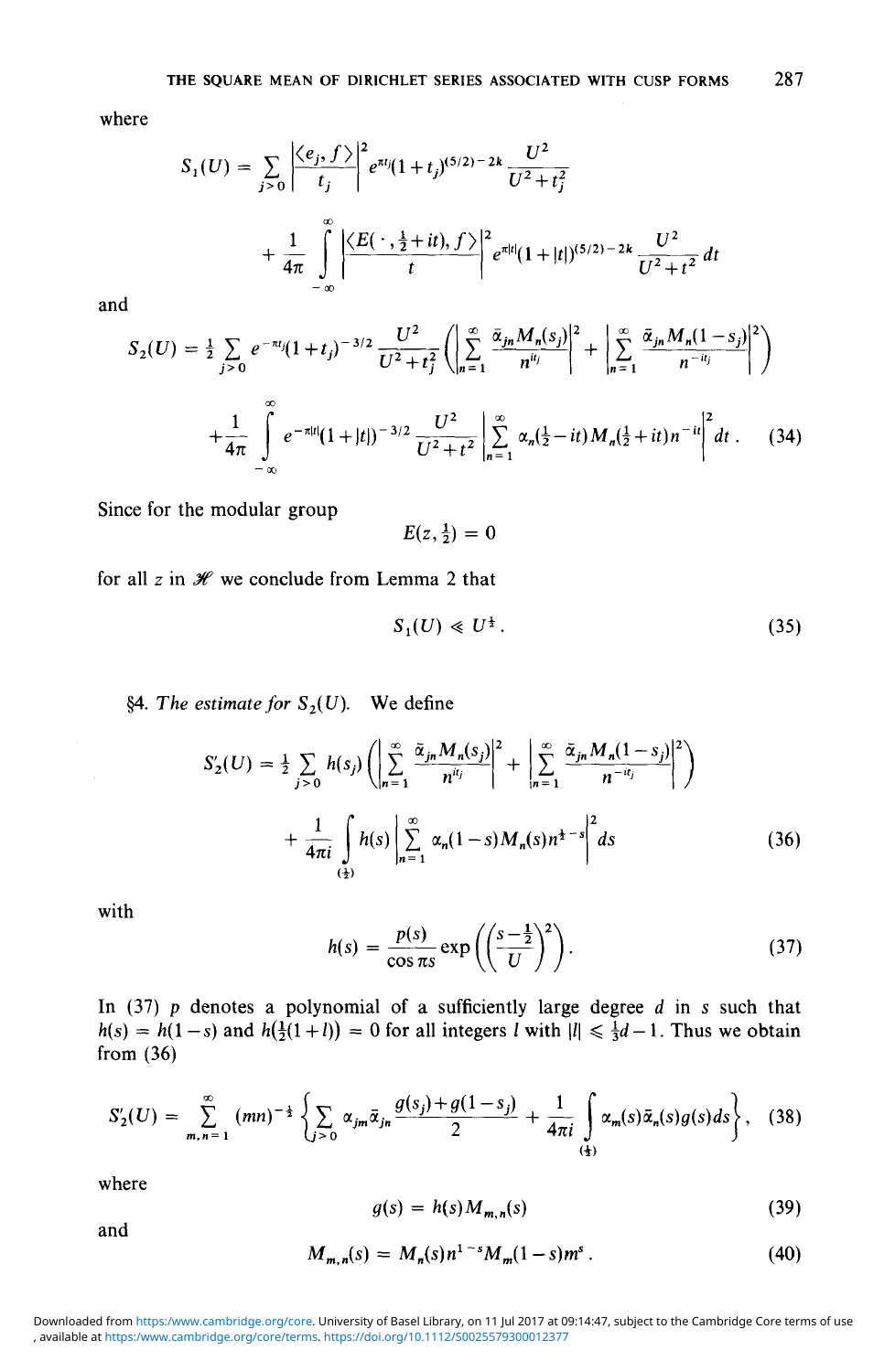For the last equation we have had to assume, as we may by (10), (11) and (20), that  $\phi$ is an even function, whence by (19)

$$
\overline{M_m(s)m^{1-s}} = M_m(1-s)m^s
$$

on  $\sigma = \frac{1}{2}$ . This means that *g* is an admissible weight function for the fundamental summation formulae expressing the curly brackets of (38) in terms of Kloosterman sums. More specifically, by Corollary 1 of [4], the term in those curly brackets equals

$$
\frac{\delta_{mn}}{2\pi^2 i} \int_{\frac{1}{2}}^{\infty} g(s)(2s-1)\cos \pi s \, ds + \sum_{c=1}^{\infty} \frac{S(m,n,c)}{c\pi i} \int_{\frac{1}{2}}^{\infty} (g(s) + g(1-s))(s-\frac{1}{2}) J_{2s-1}\left(\frac{4\pi}{c}(mn)^{\frac{1}{2}}\right) ds , \qquad (41)
$$

where  $\delta_{mn}$  denotes the Kronecker symbol,  $J_{\nu}$  the standard Bessel function of order  $\nu$ *(cf.* [7, p. 65]) and *S(m,* n, *c)* the Kloosterman sum

$$
\sum_{\substack{0 \le a \le c \\ (a,c)=1}} e^{2\pi i (ma + na^{-1})/c}
$$

with  $aa^{-1} \equiv 1 \pmod{c}$ .

By (23) and (37) to (40), the first term of (41) contributes to the right-hand side of (38) at most

$$
\leq \sum_{n=1}^{\infty} \frac{1}{n} \int_{-\infty}^{\infty} |t|^{d+1} e^{-(t/U)^2} \left( \frac{|t|+1}{|t|+n} \right) dt
$$
  

$$
\leq \int_{0}^{\infty} t^{d+1} e^{-(t/U)^2} \left( \sum_{n \leq t+1} \frac{1}{n} + \sum_{n \geq t+1} \frac{t+1}{n^2} \right) dt \leq U^{d+2} \log U.
$$
 (42)

By Lemma 4 in [3], the contribution of the second term of (41) to the right-hand side of (38) equals

$$
\frac{1}{\pi}\sum_{m,n=1}^{\infty} (mn)^{-\frac{1}{2}}\sum_{c=1}^{\infty}\frac{S(m,n,c)}{c}\left\{\theta\left(\frac{2}{c}(mn)^{\frac{1}{2}}\right)+\theta\left(-\frac{2}{c}(mn)^{\frac{1}{2}}\right)\right\},\qquad(43)
$$

where for  $j = 0, 1, ..., [\frac{1}{3}d - 1]$  the function  $\theta$  admits the integral representation

$$
\theta(x) = (-2\pi ix)^j \int_{-\infty}^{\infty} e^{2\pi ixch\rho} \hat{g}_j(2\rho) d\rho
$$

with

$$
\hat{g}_j(2\rho) = \frac{1}{2\pi i} \int_{\frac{1}{2}}^{\infty} e^{(2s-1)\rho} g_j(s) ds
$$

, available at <https:/www.cambridge.org/core/terms>.<https://doi.org/10.1112/S0025579300012377> Downloaded from <https:/www.cambridge.org/core>. University of Basel Library, on 11 Jul 2017 at 09:14:47, subject to the Cambridge Core terms of use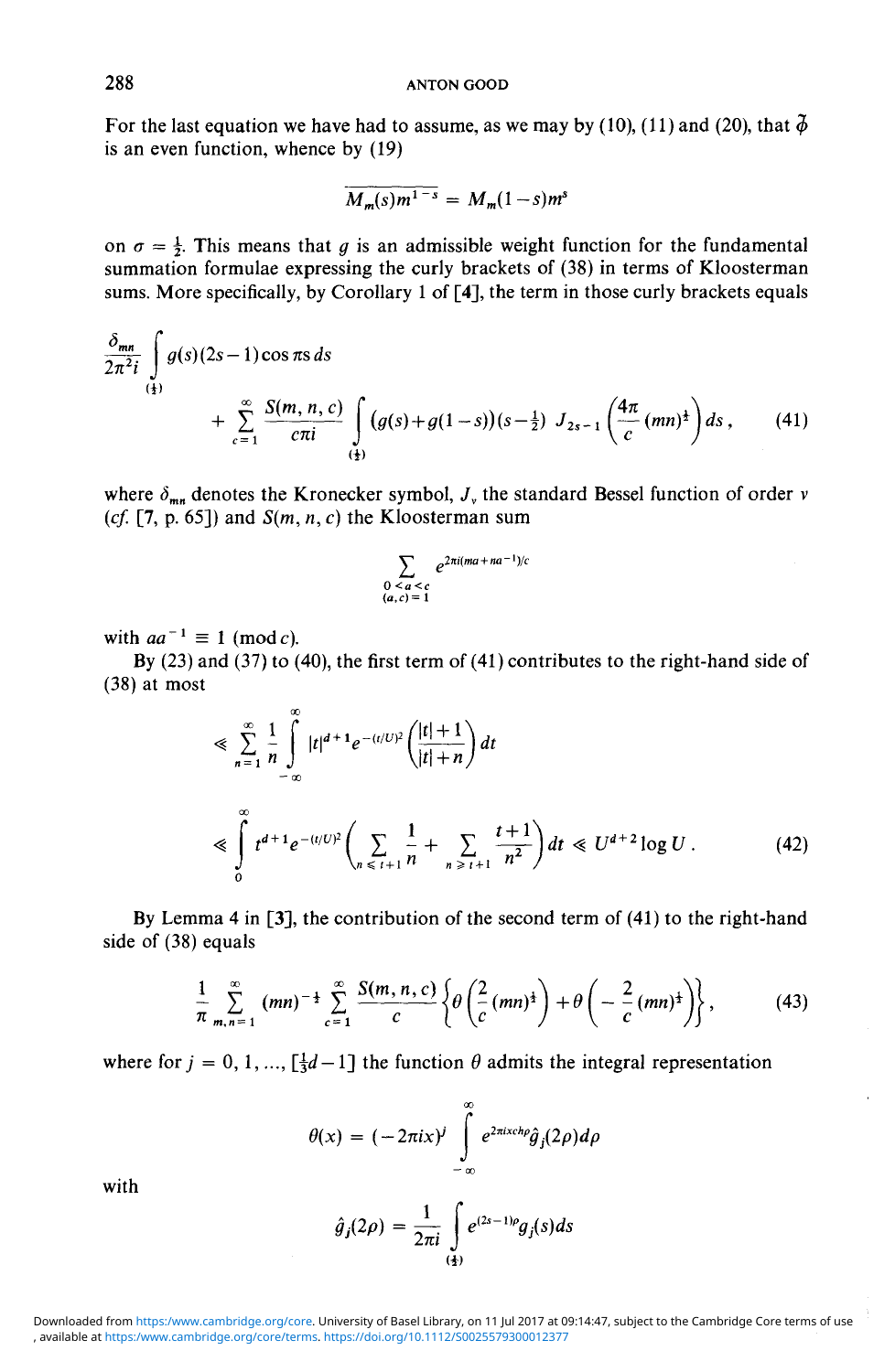and the functions  $g_j$  inductively given by

$$
g_0(s) = (g(s) + g(1-s))(s - \frac{1}{2})\cos \pi s
$$
  
=  $p(s)(s - \frac{1}{2})\exp\left(\left(\frac{s - \frac{1}{2}}{U}\right)^2\right) \cdot (M_{m,n}(s) + M_{m,n}(1-s)),$  (44)

$$
g_{j+1}(s) = \frac{1}{4} \left\{ \frac{g_j(s-\frac{1}{2})}{s-1} - \frac{g_j(s+\frac{1}{2})}{s} \right\}, \qquad j \geq 0. \tag{45}
$$

Thus we have by Cauchy's inequality and Plancherel's theorem

$$
\theta(x) \ll |x|^j \left( \int_{U|\rho| \leq 1} |\hat{g}_j(2\rho)| d\rho + \int_{U|\rho| \geq 1} |\rho \hat{g}_j(2\rho)| \frac{d\rho}{|\rho|} \right)
$$
  
\n
$$
\ll |x|^j \left\{ \left( \frac{1}{U} \int_{-\infty}^{\infty} |\hat{g}_j(\rho)|^2 d\rho \right)^{\frac{1}{2}} + \left( U \int_{-\infty}^{\infty} |\rho \hat{g}_j(\rho)|^2 d\rho \right)^{\frac{1}{2}} \right\}
$$
(46)  
\n
$$
\ll |x|^j \left\{ \left( \frac{1}{U} \int_{-\infty}^{\infty} |g_j(\frac{1}{2} + it)|^2 dt \right)^{\frac{1}{2}} + \left( U \int_{-\infty}^{\infty} \left| \frac{d}{dt} g_j(\frac{1}{2} + it) \right|^2 dt \right)^{\frac{1}{2}} \right\}.
$$

It follows from (23), (37), (44) and (45) that

$$
g_j(\frac{1}{2}+it) \ll (1+|t|)^{d+1-j} e^{-(t/U)^2} \left(\frac{|t|+1}{|t|+n}\right)^2 \left(\frac{|t|+1}{|t|+m}\right)^2, \tag{47}
$$

uniformly in  $m, n \ge 1$ . By Cauchy's theorem we deduce from (23) and (40) that

$$
\frac{d}{ds} M_{m,n}(s) = \frac{1}{2\pi} \int_0^{2\pi} M_{m,n}(s+e^{iv})e^{-iv}dv
$$

$$
= \frac{1}{2\pi} \int_0^{2\pi} \tilde{\phi}\left(\frac{2\pi n}{t+\sin v}\right) \tilde{\phi}\left(-\frac{2\pi m}{t+\sin v}\right) e^{-iv}dv
$$

$$
+ O\left(\frac{1}{1+|t|}\left(\frac{|t|+1}{|t|+n}\right)^2 \left(\frac{|t|+1}{|t|+m}\right)^2\right).
$$

Since  $\tilde{\phi}(\tau) = 0$  for  $|\tau| \ge \frac{3}{2}$ , the last integral vanishes if  $|t| \le 3$ , whereas for  $|t| \ge 3$ 

$$
\tilde{\phi}\left(\frac{2\pi n}{t+\sin v}\right) = \tilde{\phi}\left(\frac{2\pi n}{t}\right) + O\left(\frac{1}{1+|t|}\left(\frac{|t|+1}{|t|+n}\right)^2\right).
$$

, available at <https:/www.cambridge.org/core/terms>.<https://doi.org/10.1112/S0025579300012377> Downloaded from <https:/www.cambridge.org/core>. University of Basel Library, on 11 Jul 2017 at 09:14:47, subject to the Cambridge Core terms of use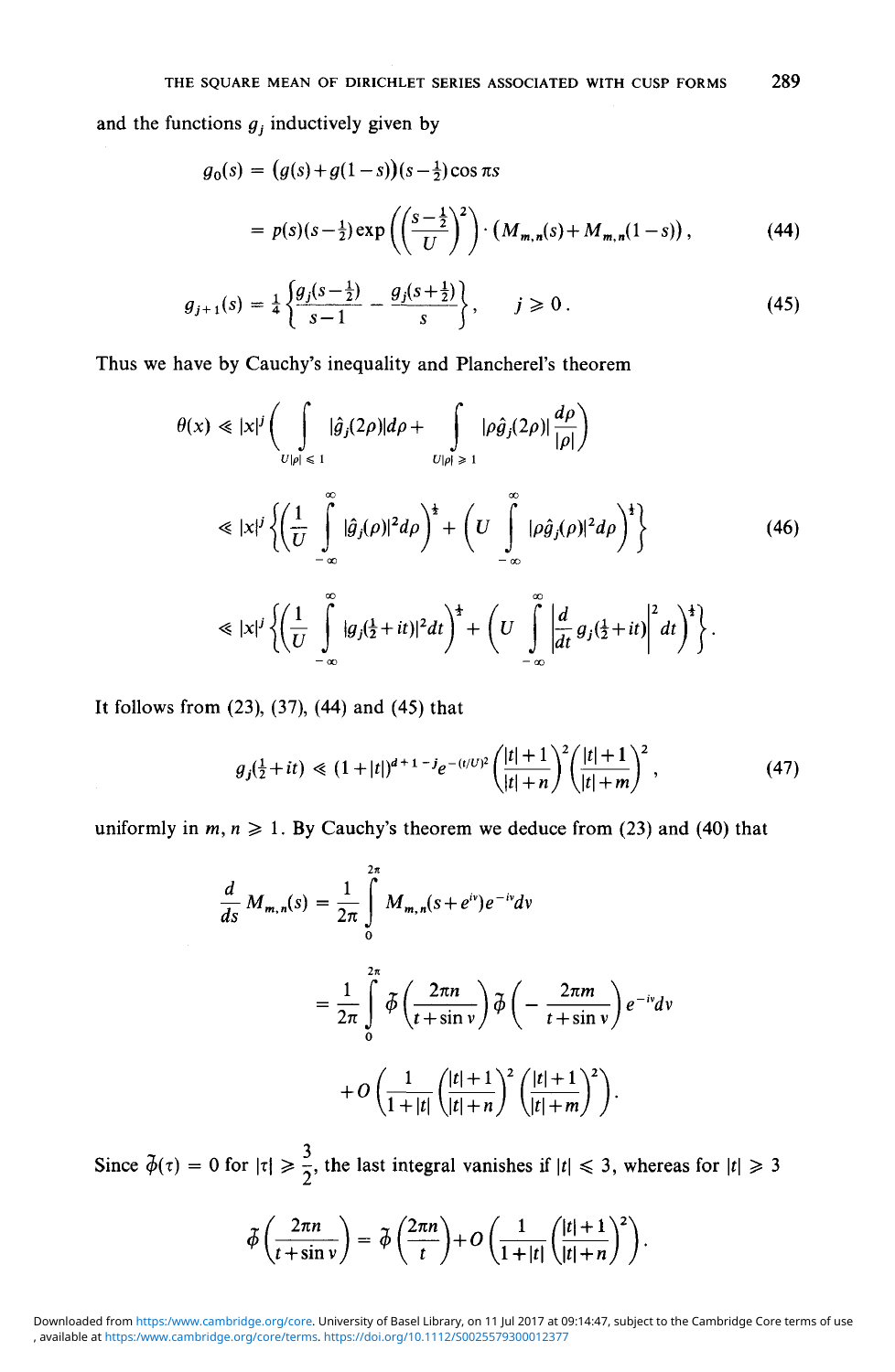Hence we obtain from (37), (44) and (45)

$$
\frac{d}{dt} g_j(\frac{1}{2} + it) \ll (1 + |t|)^{d+1-j} \left( \frac{1}{1 + |t|} + \frac{1 + |t|}{U^2} \right) e^{-(t/U)^2} \left( \frac{|t| + 1}{|t| + n} \right)^2 \left( \frac{|t| + 1}{|t| + m} \right)^2, \quad (48)
$$

uniformly in  $m, n \geq 1$ .

Thus we have by (46) to (48) for  $0 \le i \le \frac{1}{3}d-1$ 

$$
\theta(x) \ll |x|^j U^{d+1-j} \left(\frac{U}{U+n}\right)^2 \left(\frac{U}{U+m}\right)^2
$$

uniformly in  $m, n, U \geq 1$  and all real x. Using this estimate with  $j = 0$  or  $j = 2$ respectively as well as the trivial bound

$$
|S(m, n, c)| \leq c
$$

we can therefore bound (43) by

$$
\leq U^{d+1} \sum_{m,n=1}^{\infty} (mn)^{-\frac{1}{2}} \left( \frac{U}{U+m} \right)^2 \left( \frac{U}{U+n} \right)^2 \left( \sum_{c \leq \frac{((mn)^{1/2})}{U}} 1 + \frac{mn}{U^2} \sum_{c \geq \frac{((mn)^{1/2})}{U}} \frac{1}{c^2} \right)
$$
  

$$
\leq U^d \left( \sum_{n \leq U} 1 + U^2 \sum_{n \geq U} \frac{1}{n^2} \right)^2 \leq U^{d+2}.
$$

Together with (38) and (42) this yields

$$
S_2'(U) \ll U^{d+2} \log U, \qquad U \geq 2.
$$

Thus integrating by parts we finally obtain from (34), (36) and (37)

$$
S_2(U) \ll U^{\frac{1}{2}} \log U \,. \tag{49}
$$

*Remark.* A much better estimate could be obtained for (43) by analysing the functions  $q_i$ , more thoroughly. Such a more detailed analysis is, for example vital in the proof of Lemma 2 *(cf.* Lemmas 5 to 7 in [3]). The reason why our crude estimate suffices here lies in the fact that for the inner sums in (36) the essential range of summation is  $1 \leq n \leq U$ .

§5. The estimate for  $R(T, U)$ . Using (22) and (23) we obtain from (31)

$$
R(T, U) \ll T^{\epsilon - 1} \frac{1}{i} \int_{(\epsilon - 1)} (1 + |s|)^{\frac{1}{2} - \epsilon} \left( \frac{U}{U + |s|} \right)^4 \sum_{n = 1}^{\infty} n^{\epsilon - 2} \left( \frac{|s| + 1}{|s| + n} \right)^2 \cdot \left| \sum_{l = 1}^{\infty} \frac{a_l \bar{a}_{l+n} \Delta_n'(s, l)}{(l + \frac{1}{2} n)^{\frac{1}{k} + s - 1}} \right| ds \,.
$$
\n
$$
(50)
$$

To estimate the sum over l in (50) we use several representations of  $\mathfrak{P}_{n}^{\mu}(z)$  by the hypergeometric function  $F(a, b; c; z)$  (cf. [7, p. 37]). The formulae 1, 10 and 13 on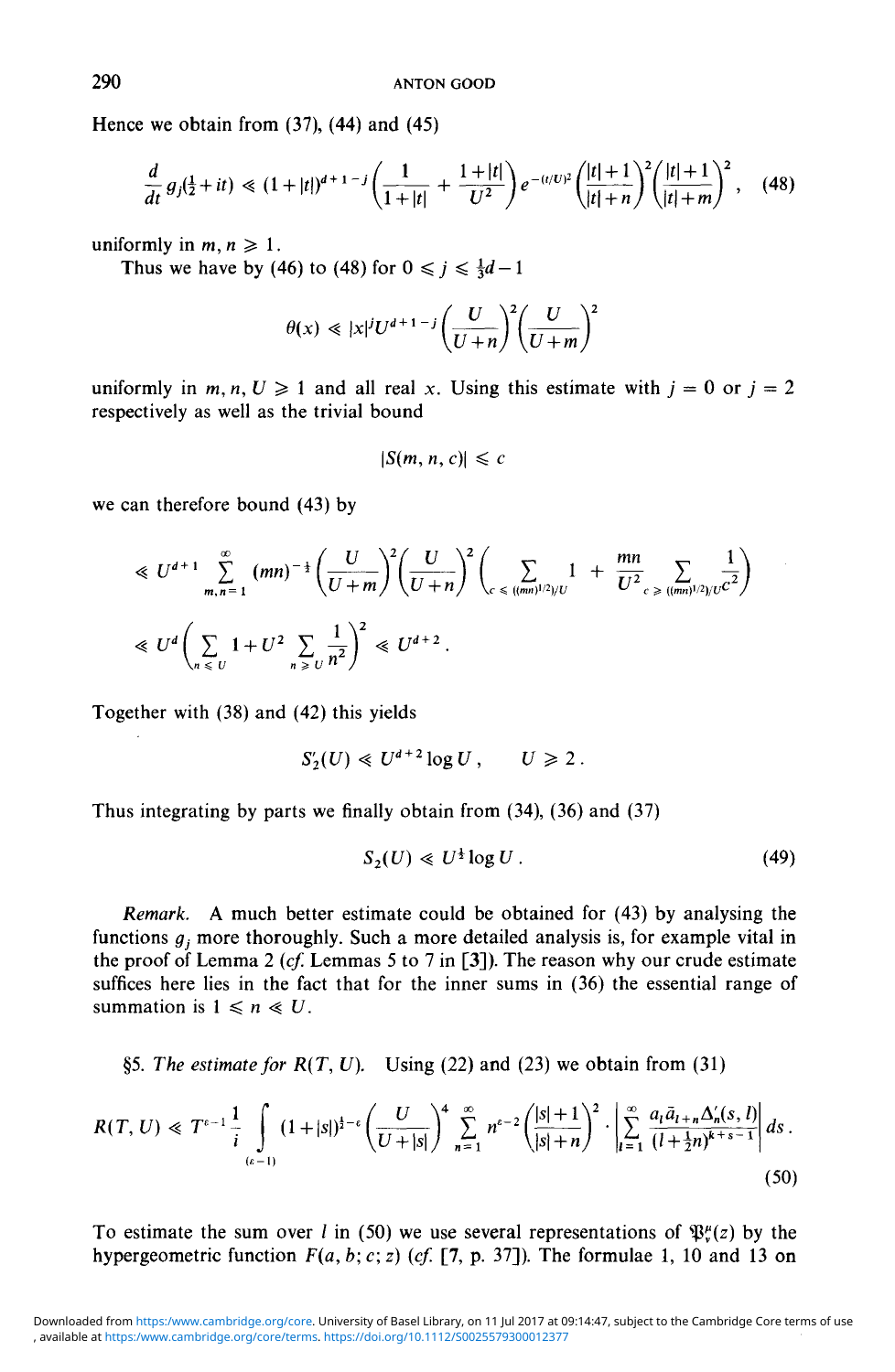pages 155, 157 and 158 of [7] say that for  $x > 1$ 

$$
\mathfrak{P}_{s-1}^{1-k}(x) = \frac{1}{\Gamma(k)} \left(\frac{x-1}{x+1}\right)^{\frac{1}{2}(k-1)} F(1-s, s; k; \frac{1}{2}-\frac{1}{2}x)
$$
\n
$$
= \pi^{-\frac{1}{2}} \frac{\Gamma(\frac{1}{2}-s)}{\Gamma(k-s)} (2x)^{-s} (1-x^{-2})^{\frac{1}{2}(k-1)} F(\frac{1}{2}(k+s-1), \frac{1}{2}(k+s); s+\frac{1}{2}; x^{-2})
$$
\n
$$
+ \pi^{-\frac{1}{2}} \frac{\Gamma(s-\frac{1}{2})}{\Gamma(k+s-1)} (2x)^{s-1} (1-x^{-2})^{\frac{1}{2}(k-1)} F(\frac{1}{2}(k-s), \frac{1}{2}(k-s+1); \frac{3}{2}-s; x^{-2}) \quad (51)
$$
\n
$$
= \frac{(x-(x^2-1)^{\frac{1}{2}})^{s-\frac{1}{2}} \Gamma(\frac{1}{2}-s)}{(2\pi)^{\frac{1}{2}} (x^2-1)^{\frac{1}{2}} \Gamma(k-s)} F\left(k-\frac{1}{2}, \frac{3}{2}-k; s+\frac{1}{2}; \frac{-x+(x^2-1)^{\frac{1}{2}}}{2(x^2-1)^{\frac{1}{2}}} \right)
$$
\n
$$
+ \frac{(x-(x^2-1)^{\frac{1}{2}})^{\frac{1}{2}-s} \Gamma(s-\frac{1}{2})}{(2\pi)^{\frac{1}{2}} (x^2-1)^{\frac{1}{2}} \Gamma(k+s-1)} F\left(k-\frac{1}{2}, \frac{3}{2}-k; \frac{3}{2}-s; \frac{-x+(x^2-1)^{\frac{1}{2}}}{2(x^2-1)^{\frac{1}{2}}} \right).
$$

By  $(4.18)$  and  $(4.19)$  of  $\lceil 2 \rceil$  the first and the third equation in  $(51)$  yield

$$
\mathfrak{P}_{s-1}^{1-k}(x) \ll \begin{cases} (x-1)^{\frac{1}{2}(k-1)}, & \text{if } 1 \leq x \leq 1+(1+|s|)^{-2}, \\ (x^{-\sigma}+x^{\sigma-1})\frac{(1+|s|)^{\frac{1}{2}-k}}{(1-x^{-2})^{\frac{1}{2}}}, & \text{if } x \geq 1+(1+|s|)^{-2}, \end{cases} \tag{52}
$$

uniformly for  $|\sigma| \le 2$ . Moreover by (32) and the second equation of (51) we have  $\Delta'_n(s, l) = 1 - F\left(\frac{1}{2}(k+s-1), \frac{1}{2}(k+s); s+\frac{1}{2}; \left(\frac{n}{2l+n}\right)^2\right)$  $-\frac{\Gamma(k-s)\Gamma(s-\frac{1}{2})}{\Gamma(k+s-1)\Gamma(\frac{1}{2}-s)}\left(\frac{4l+n}{n}\right)^{2s-1}F\left(\frac{1}{2}(k-s),\frac{1}{2}(k-s+1);\frac{3}{2}-s;\left(\frac{n}{2l+n}\right)^2\right).$  (53)

Since by (4.13) and (4.14) of [2]

$$
F(a, b; c; z) = 1 + O\left(\left|\frac{abz}{c}\right|\right)
$$

 $\mathbf{r}$ 

uniformly for all *a,b,c, z* satisfying

$$
|z| \max_{l \geq 0} \frac{|(a+l)(b+l)|}{|(c+l)(l+1)|} \leq \frac{1}{2},
$$

we thus obtain from (32), (52) and (53), for sufficiently large  $C$ ,

$$
\Delta'_n(s,l) \ll \begin{cases}\n(1+|s|)\left(\frac{n}{l+n}\right)^2 + \left(\frac{l+n}{n}\right)^{2\sigma-1}, & \text{if } l \ge C(1+|s|)^{\frac{1}{2}}n, \\
1+ \left(\frac{l+n}{n}\right)^{2\sigma-1}, & \text{if } n \le l \le C(1+|s|)^{\frac{1}{2}}n, \\
(n/l)^{\frac{1}{2}(k-\frac{1}{2})}, & \text{if } 1 \le l \le n,\n\end{cases}
$$
\n(54)

uniformly in  $l, n \geq 1$  and  $|\sigma| \leq 2$ .

<sup>,</sup> available at <https:/www.cambridge.org/core/terms>.<https://doi.org/10.1112/S0025579300012377> Downloaded from <https:/www.cambridge.org/core>. University of Basel Library, on 11 Jul 2017 at 09:14:47, subject to the Cambridge Core terms of use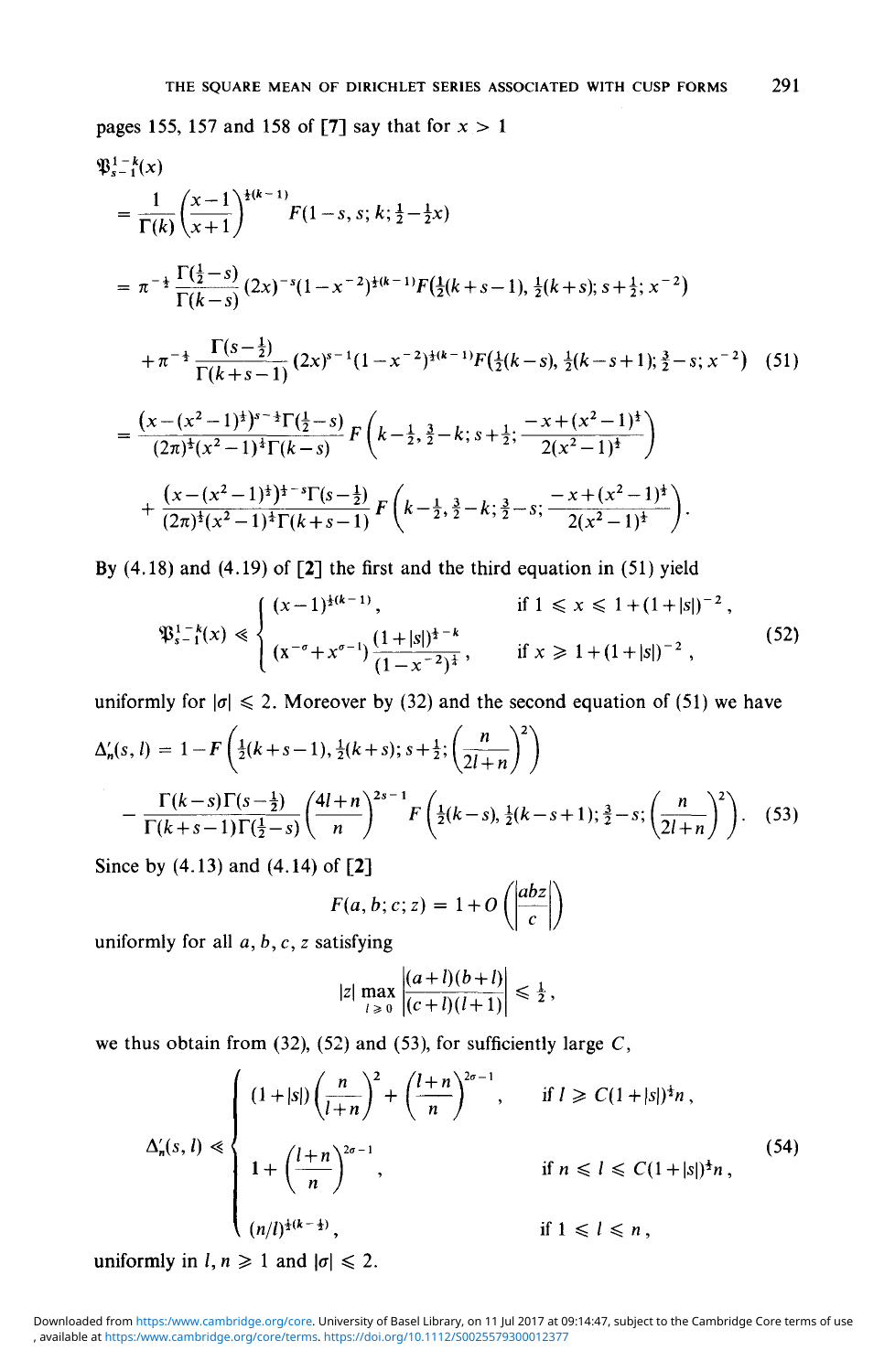In  $(50)$  we now split the summation over l into three parts according to the various estimates in (54). By (13) and Cauchy's inequality this leads to

$$
\left|\sum_{l=1}^{\infty} \frac{a_l \bar{a}_{l+n}}{(l+\frac{1}{2}n)^{k+s-1}} \Delta'_n(s,l)\right| \ll n^{\frac{3}{4}-\sigma-\frac{1}{2}k} n^{\frac{1}{2}(k+\frac{1}{2})} + (n(1+|s|)^{\frac{1}{2}})^{1-\sigma} + n^{1-2\sigma} n^{\sigma}
$$

$$
+ (1+|s|) n^2 ((1+|s|)^{\frac{1}{2}} n)^{-\sigma-1} \ll n^{1-\sigma} (1+|s|)^{\frac{1}{2}(1-\sigma)}
$$

uniformly in  $n \geq 1$  and  $\varepsilon - 1 \leq \sigma \leq -\varepsilon$  for positive  $\varepsilon \leq \frac{1}{2}$ . Inserting this bound into (50) we arrive at

$$
R(T, U) \ll T^{\epsilon - 1} \int_{-\infty}^{\infty} (1 + |t|)^{\frac{3}{2}(1 - \epsilon)} \left(\frac{U}{U + |t|}\right)^{4} \sum_{n = 1}^{\infty} \left(\frac{|t| + 1}{|t| + n}\right)^{2} dt
$$
  

$$
\ll T^{\epsilon - 1} \int_{0}^{\infty} (1 + t)^{\frac{5}{2} - \frac{3}{2}\epsilon} \left(\frac{U}{U + t}\right)^{4} dt \ll \frac{U^{7/2}}{T} \left(\frac{T}{U^{3/2}}\right)^{\epsilon}.
$$
 (55)

§6. The end of the proof. Next we treat  $S_0(T, U)$ , which gives rise to the main term. First we observe that by  $(6.7)$  and  $(6.8)$  of [2]  $M_0$  is analytic except for a simple pole at  $s = 1$ ,

$$
M_0(s) = \frac{2}{s-1} + O(|s-1|), \qquad s \to 1,
$$
\n(56)

and

$$
M_0(s) \ll (1+|s|)^{-2}, \tag{57}
$$

 $\overline{\phantom{a}}$ 

uniformly for  $|\sigma| \le 2$ . Hence we infer from (17), (18) and Lemma 1(i)

$$
S_0(T, U) = \frac{1}{i} \int_{(2)} M(s, U) M_0(s) D(k+s-1, 0) \left(\frac{T}{2\pi}\right)^s ds
$$
  
=  $T \text{ Res}_{s=1} \left\{ M(s, U) M_0(s) D(k+s-1, 0) \left(\frac{T}{2\pi}\right)^{s-1} \right\}$  (58)  
+  $\frac{1}{i} \int_{(4)} M(s, U) M_0(s) \frac{(4\pi)^{k+s-1}}{\Gamma(k+s-1)} \langle E(\cdot, s), f \rangle ds.$ 

By (22), (57), Stirling's formula, Cauchy's inequality and Lemma 2 the last integral is at most

$$
\leq T^{\frac{1}{2}} \int_{-\infty}^{\infty} (1+|t|)^{-2-k} \left(\frac{U}{U+|t|}\right)^2 e^{\frac{1}{2}\pi|t|} |\langle E(\cdot, \frac{1}{2}+it), f \rangle| dt
$$
  
\n
$$
\leq T^{\frac{1}{2}} \left(\int_{-\infty}^{\infty} (1+|t|)^{-2-2k} \left(\frac{U}{U+|t|}\right)^2 e^{\frac{1}{2}\pi|t|} |\langle E(\cdot, \frac{1}{2}+it), f \rangle|^2 dt \int_{0}^{\infty} (1+t)^{-2} \left(\frac{U}{U+t}\right)^2 dt\right)^{\frac{1}{2}}
$$
  
\n
$$
\leq T^{\frac{1}{2}}.
$$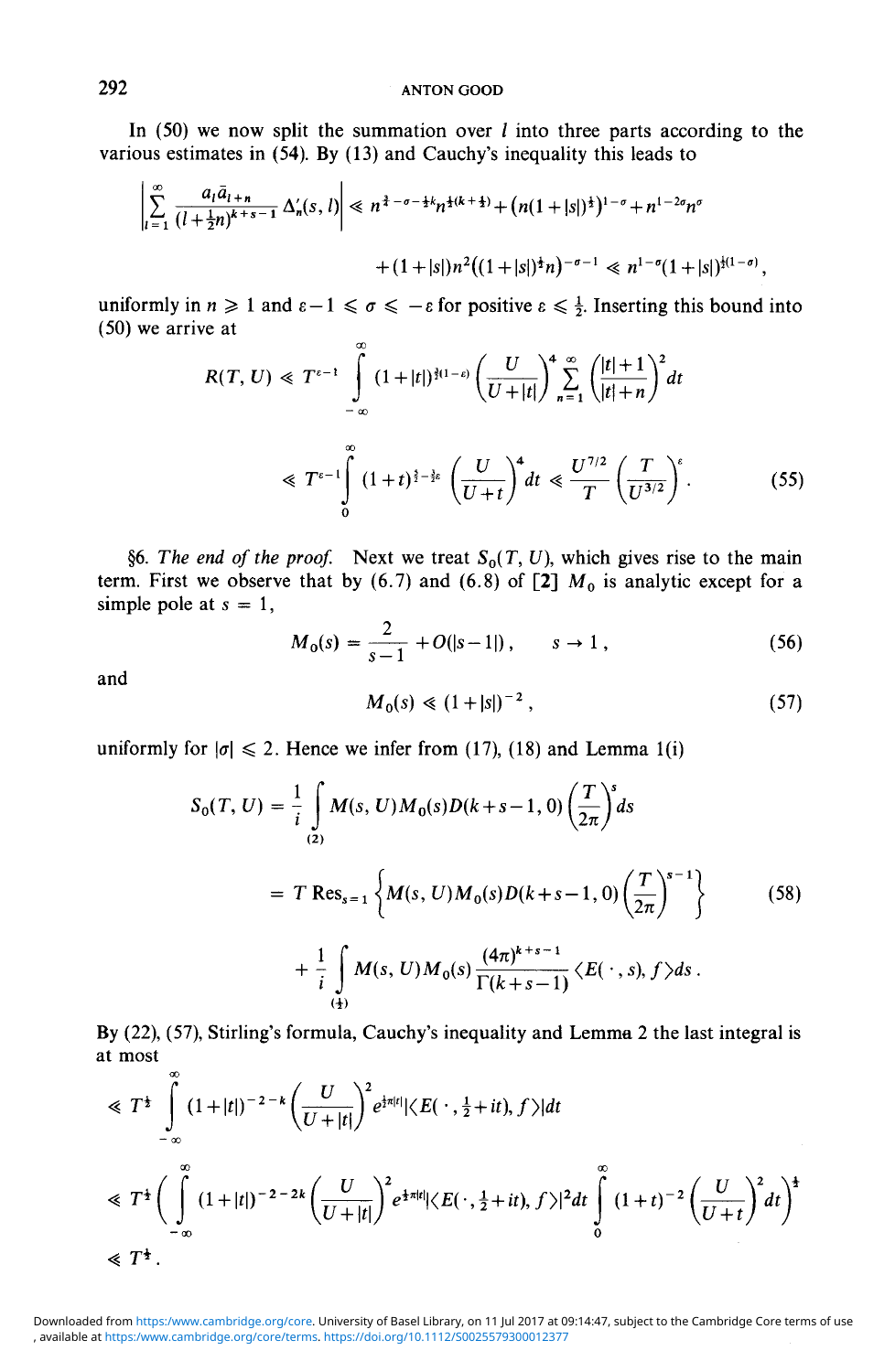By definition of  $c_{-1}$  and  $c_0$  we have

$$
D(k+s-1, 0) = \frac{c_{-1}}{s-1} + c_{-1}c_0 + O(|s-1|), \qquad s \to 1
$$

whence we obtain from (56) and (58)

$$
S_0(T, U) = 2c_{-1}T\left(M(1, U)\left\{\log \frac{T}{2\pi} + c_0\right\} + \left\{\frac{d}{ds} M(s, U)\right\}_{s=1}\right) + O(T^{\frac{1}{2}}).
$$

Since by (21) and our assumptions on  $\psi$ <sub>*v*</sub>

$$
M(1, U) = \int_{0}^{\infty} \psi_{U}(\tau) d\tau = \int_{1}^{2} d\tau + O(1/U) = 1 + O(1/U)
$$

and

$$
\left\{\frac{d}{ds} M(s, U)\right\}_{s=1} = \int_{0}^{\infty} \psi_{U}(\tau) \log \tau d\tau = \int_{1}^{2} \log \tau d\tau + O(1/U) = 2 \log 2 - 1 + O(1/U),
$$

we conclude that

$$
S_0(T, U) = 2c_{-1}T \left\{ \log \frac{T}{2\pi e} + c_0 + 2\log 2 \right\} + O\left(\frac{T}{U}\log T + T^{\frac{1}{2}}\right). \tag{59}
$$

Thus we have for every  $\varepsilon > 0$  and  $4 \le U \le T^{\frac{1}{2}}$ 

$$
I(T, U) = 2c_{-1}T \left\{ \log \frac{T}{2\pi e} + c_0 + 2\log 2 \right\}
$$
  
+ 
$$
O\left(\frac{T}{U}\log T + (TU\log U)^{\frac{1}{2}} + \frac{U^{7/2}}{T}T^{\epsilon} + UT^{\epsilon} \right)
$$
 (60)

in view of (14), (29), (33), (35), (49), (55) and (59). Since in (8)  $\psi_U$  may be chosen either as a majorant or a minorant of the characteristic function of the interval [1, 2], we obtain from (60) by choosing  $U = (T \log T)^{1/3}$  and  $\varepsilon = \frac{1}{6}$ 

$$
\int_{T}^{2T} |L_{F}(\frac{1}{2}k+it)|^{2} dt = 2c_{-1}T \left\{ \log \frac{T}{2\pi e} + c_{0} + 2 \log 2 \right\} + O((T \log T)^{2/3}). \quad (61)
$$

From (61) our theorem obviously follows by splitting the integration over  $[1, T]$ into a sum of integrations over  $[2^{-j-1}T, 2^{-j}T]$ ,  $0 \le j \le \log T/\log 2$ .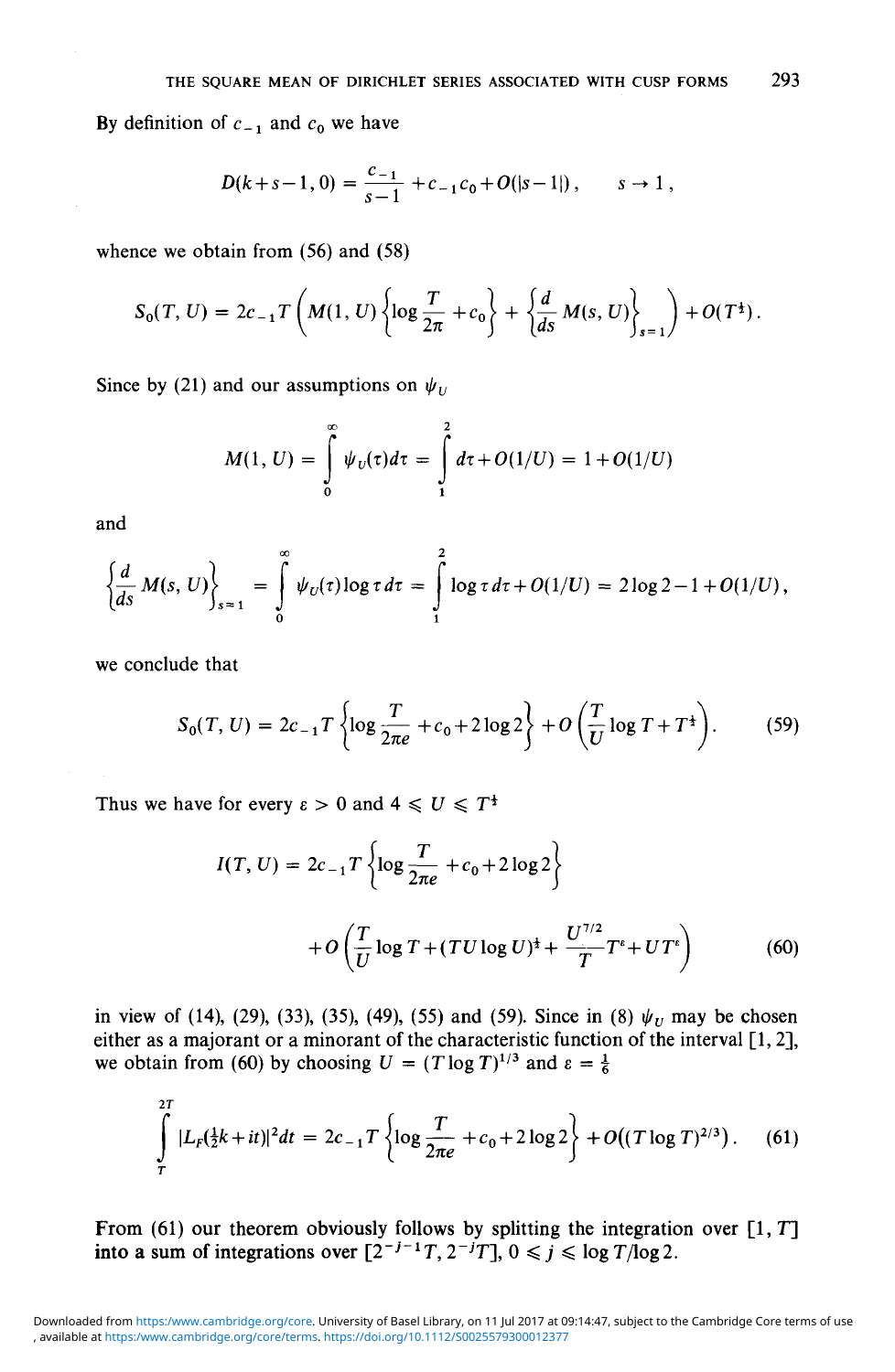It remains to prove the corollary. If  $\sigma_{\pm} = \pm 1/\log t_0$ ,  $t_0 \ge 10$ , we deduce from the functional equation (1) for  $L_F$  and Stirling's formula

$$
L_F^2(\frac{1}{2}k + it_0) = \frac{1}{2\pi i} \int_{(a_+)} L_F^2(\frac{1}{2}k + it_0 + s) \frac{e^{s^2}}{s} ds - \frac{1}{2\pi i} \int_{(a_-)} L_F^2(\frac{1}{2}k + it_0 + s) \frac{e^{s^2}}{s} ds
$$
  
\$\leq \int\_{-\infty}^{\infty} |L\_F(\frac{1}{2}k + \sigma\_+ + i(t\_0 + t))|^2 (1 + |t\_0 + t|^{2\sigma\_+}) \frac{e^{-t^2}}{(t^2 + \sigma\_+^2)^{\frac{1}{2}}} dt.

Similarly we have, for  $\frac{1}{2}k < \sigma_0 < \frac{1}{2}(k+1)$ ,

$$
L_F^2(\sigma_0 + i\tau_0) = \frac{1}{2\pi i} \int_{(1)} L_F^2(\sigma_0 + i\tau_0 + s) \frac{e^{s^2}}{s} ds - \frac{1}{2\pi i} \int_{(\frac{1}{2}k - \sigma_0)} L_F^2(\sigma_0 + i\tau_0 + s) \frac{e^{s^2}}{s} ds
$$
  
\$\leq 1 + \int\_{-\infty}^{\infty} |L\_F(\frac{1}{2}k + i(\tau\_0 + \tau))|^2 \frac{e^{-\tau^2}}{(\tau^2 + (\frac{1}{2}k - \sigma\_0)^2)^{\frac{1}{2}}} d\tau.\$

Thus we obtain with  $\sigma_0 = \frac{1}{2}k + \sigma_+$  and  $\tau_0 = t_0 + t$ 

$$
L_F^2(\frac{1}{2}k + it_0) \ll \int_{-\infty}^{\infty} (1 + |t_0 + t|^{2\sigma_+}) \frac{e^{-t^2}}{(t^2 + \sigma_+^2)^{\frac{1}{2}}} \times \left(1 + \int_{-\infty}^{\infty} |L_F(\frac{1}{2}k + i(t_0 + t + \tau))|^2 \frac{e^{-\tau^2}}{(\tau^2 + \sigma_+^2)^{\frac{1}{2}}} d\tau\right) dt
$$
  

$$
\ll \log \log t_0 + (\log t_0) \int_{-\infty}^{\infty} |L_F(\frac{1}{2}k + i(t_0 + t))|^2 e^{-\frac{1}{2}t^2} dt.
$$

In the last integral an integration by parts makes our theorem applicable. It clearly implies

$$
L_f^2(\frac{1}{2}k+it_0) \ll \log t_0 \left(1+\int\limits_0^\infty t e^{-\frac{1}{2}t^2} \{(t_0 \log t_0)^{2/3} + t \log t\} dt\right) \ll t_0^{2/3} (\log t_0)^{5/3}
$$

whence the collorary follows.

## *References*

- 1. A. Good. Approximative Funktionalgleichungen und Mittelwertsatze fiir Dirichletreihen, die Spitzenformen assoziiert sind. Comm. Math. Helv., 50 (1975), 327-361.
- 2. A. Good. Beitrage zur Theorie der Dirichletreihen, die Spitzenformen zugeordnet sind. *J. Number Theory,* 13 (1981), 18-65.